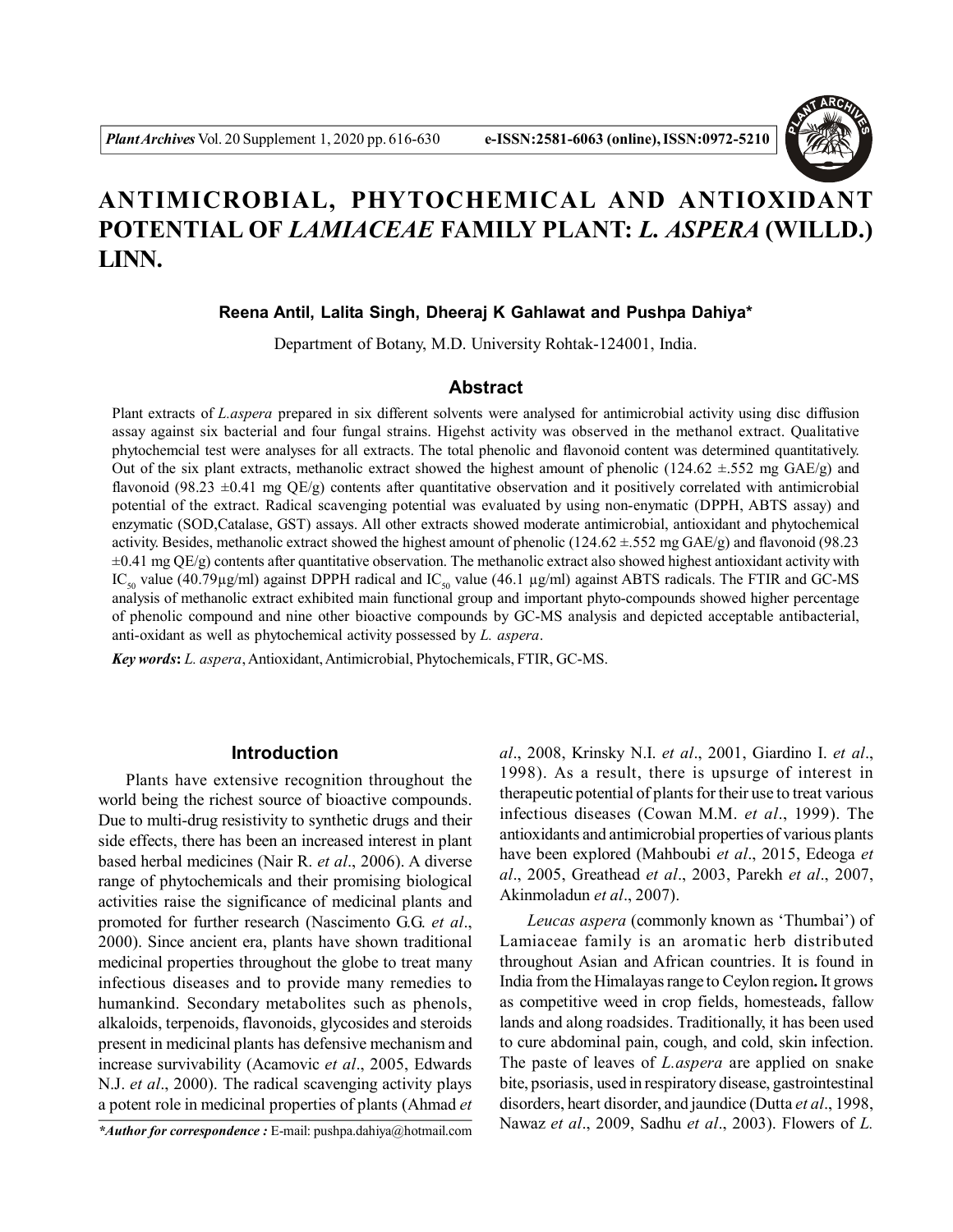*aspera* are used to reduce fever (Kannappa Reddy M. *et al*., 1993).

Keeping in view the medicinal importance, *L. aspera was* selected to evaluate the biological properties of whole plant and preparation of extracts in different solvents such as *i.e.* methanol, ethanol, aqueous, acetone and chloroform and petroleum ether. Phyto-constituents of *Leucas aspera* was also determined by using Gas Chromatography and Mass spectrum.

# **Materials and Methods**

## **Preparation of plant extract**

Aerial parts of *L. aspera* were collected from Samar Gobalpur village near Rohtak, Haryana, India. The collected plant material was washed and shade air dried for 7-10 days. The dried material was then grinned into fine powder. Extracts of *L.aspera* were prepared in six different solvent *viz.* methanol, ethanol, aqueous, acetone, chloroform and petroleum ether. 50grams of grinned powder was taken in Soxhlet extractor with 250ml of solvent and after 25-30 cycles, the extract was prepared by evaporating the extracting material using rotary evaporator. Dried extracts were stored at 4°C for further use.

#### **Phytochemical analysis**

Phytochemical analysis of extracts of *L.aspera* was performed for the detection of alkaloids, steroids, glycosides, terpenoids, saponins, flavonoids and phenols. The methodology used for the qualitative analysis of different phytoconstituents is given below:

Alkaloids: 1ml of extract was stirred with 2 ml of 1% HCL and heated gently for few minutes after it, 2-3 drops of Mayer's reagent (Harbone J.B. *et al*., 1998) and Wagner's reagent (Nair R. *et al*., 2006) were added. Turbidity of precipitate appeared indicating the presence of alkaloids.

Steroids: 2ml of conc.  $H_2SO_4$  and 2ml of methanol were added in all different extracts with volume of 1ml. The appearance of layer of red color in the lower side of test tube indicated the presence steroid (Khandelwal K.R. *et al*., 2008).

## **Glycosides: For glycosides two tests were performed:**

**1.** *Salkowski test*: 2ml of chloroform was added in 1 ml of plant extract and few drops of conc.  $H_2SO_4$  were added from the side of test tube. A reddish brown colored ring on the test tube indicated the presence of glycosides (Evans W.C. *et al*., 1997).

**2.** Kellar killani test: Glacial acetic acid (2ml) was

added along with 1-2 drops of  $2\%$  FeCl<sub>3</sub> solution were added in the 1ml of all different extracts. The mixture of solution was poured into test tube contained 2 ml of conc.  $H_2SO_4$ . Brown color ring appeared at interface showed the presence of glycosides (Onwukaeme *et al*., 2007).

Saponins: In a different test tubes, 5ml of ds  $H<sub>2</sub>O$ were mixed with, 1ml of extracts and shaken vigoursly. A stable soap like foam indicated the presence of Saponins (Parekh and Chanda *et al*., 2007).

Terpenoids: 2 ml of methanol was mixed with 1ml of extracts and evaporated to dry. After few minutes, in the test tube 3 ml of conc.  $H_2SO_4$  added. A reddish brown color appeared at interface (Edeoga *et al*., 2005).

Flavonoids: By alkaline reagent test, 2-3ml of dil. Sodium hydroxide was added to 1ml of extract. A yellow color appeared followed by addition of 3-4 ml dilute HCl, turn yellow color to colorless showed the presence of Flavonoids (Onwukaeme *et al*., 2007).

Phenols: Ferric Chloride test: 2-3 drops of FeCl<sub>3</sub> was added directly in plant extracts. Appearance of violetblue color indicated the presence of phenols (Kumar *et al*., 2007).

Total Phenolic content = 
$$
C \times \frac{V}{m}
$$
 (1)

Total phenolic content was carried out by Folin-Ciocalteu method as followed by Aiyegroro and Okoh, 2010. In the alkaline medium, phenol was reacted with phosphomolybdic acid of Folin-Ciocalteau reagent that produced a molybdenum blue-coloured complex that was spectrophotometrically estimated at 650 nm. 1ml of plant extract was added in 5ml of 10% v/v Folin-Ciocalteu and 2ml of  $Na<sub>2</sub>CO<sub>3</sub>$ . The mixture was vortexed for 2minutes and incubated for 15 minutes in dark condition. Blank solution consisted of 5ml Folin-Ciocalteu, 1ml of solvent and 2ml of  $Na<sub>2</sub>CO<sub>3</sub>$  was added. Gallic acid was used as standard of 10ug/ml-100ug/ml range from stock of 1mg/ ml. By using calibration curve, the unknown concentration of samples was obtained and results were expressed in terms of milligrams of Gallic acid equivalent (mg of GAE) gm of dry weight. All tests were performed in triplicates. Total phenolic content was calculated as per formula given below equation 1:

Total phenolic content =  $C \times (V/m)$ 

Where *'V'* is the volume of extract in ml, *'C'* is the concentration (mg/ml) and *'m'* is the weight (g) of plant extract.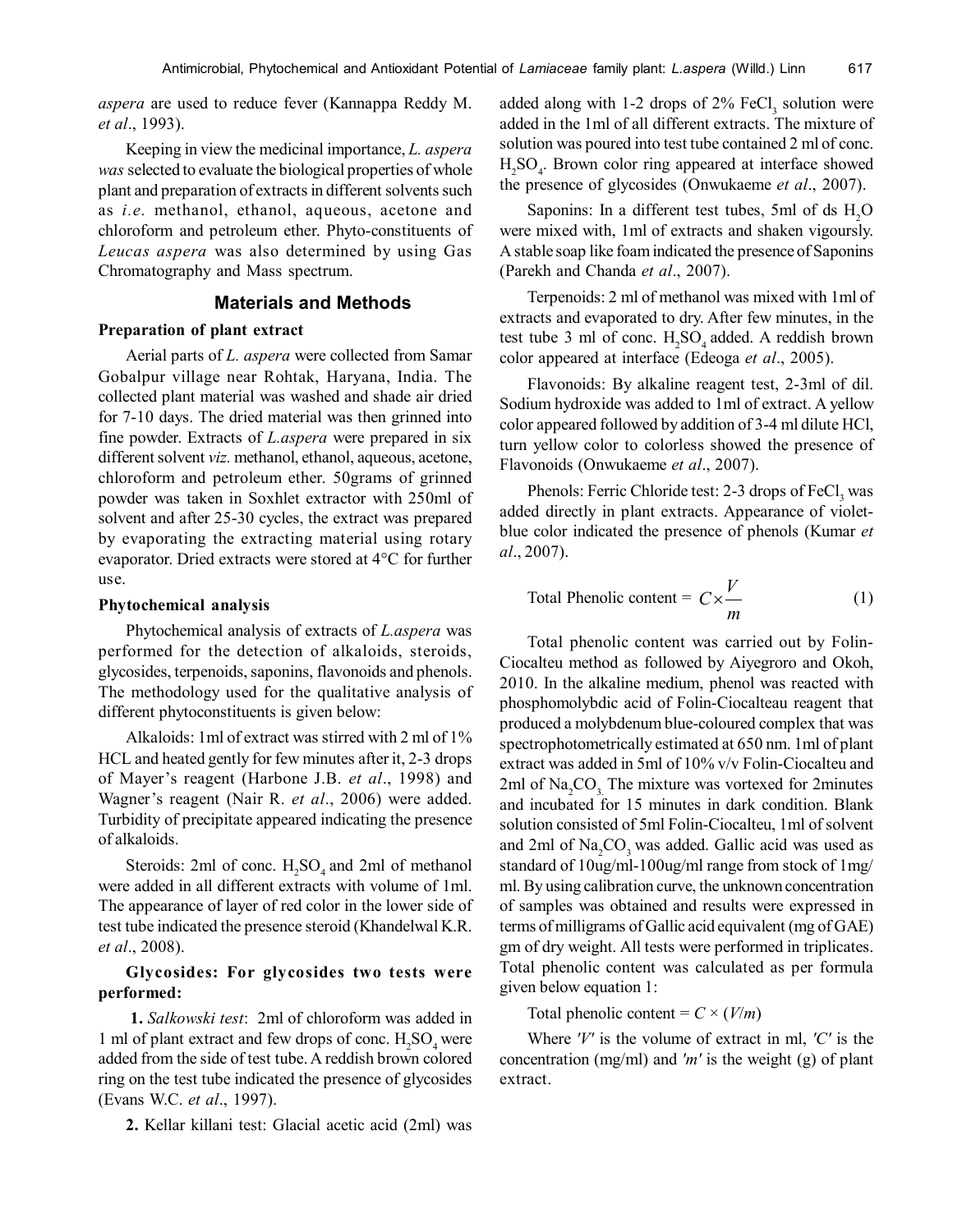Total flavonoid content = 
$$
C \times \frac{V}{m}
$$
 (2)

Flavonoid content was estimated by using aluminium chloride method spectrophotometrically with some modifications (Aiyegroro O.A. *et al*., 2010). From stock solution (1mg/ml) of plant extract, 1ml of extract was added in 3ml of methanol with 0.2ml of  $(10\% \text{ w/v})$ aluminum chloride, 0.2ml of 1M sodium acetate and the total volume was raised to 10ml by using distilled water. Samples were allowed to stand for 30 minutes at room temperature. The absorbance was measured at 420nm. Quercetin was used as standard with different concentration (10ug/ml-100ug/ml). All the measurement was carried out in triplicates. The unknown concentrations were determined by calibration curve and results were expressed as Quercetin equivalent (mg/g of extracted compound). Total flavonoid content was calculated as below in equation 2:

Total flavonoid content =  $C \times (V/m)$ 

Where *'V'* is the volume of extract in ml, *'C'* is the concentration (mg/ml) and *'m'* is the weight (g) of plant extract.

#### **Antioxident Aasay**

#### **(DPPH Assay)**

The antioxidant activity of different plant extracts was analysed by 1, 1-diphenyl-2-picryl-hydrazyl (DPPH) assay **(**Mensor *et al*., 2001). To 2.5ml of different concentrations ( $10\mu$ g/ml to  $100\mu$ g/ml) of plant extract, 1ml of 0.3mM DPPH solution was added and incubated in dark for 30 minutes. Ascorbic acid used as standard and DPPH solution without plant extract was used as control. The decrease in absorbance of sample from 10µg/ ml to 100µg/ml was measured at 517nm by using UV-Vis spectrophotometer. All the measurements were carried out in triplicates. The absorbance was converted into percentage antioxidant activity by using following formula: Eq. 03:

Freeradicalscavengingactivity(%) = 
$$
\frac{Abs(control) - Abs(sample)}{Abs(control)}
$$
 × 100

\n(3)

#### **ABTS assay**

ABTS **(**2, 2'-azino-bis, 3-ethylbenzothiazoline-6 sulphonic acid**)** assay was done as per Shirwaikar *et al*., 2006. 7mM ABTS solution was mixed with 2.45 mM ammonium per sulphate. Before use the mixture was allowed to stand at room temperature in dark condition for 12-16 h. ABTS solution was diluted with ethanol till to get 0.700 optical density and the absorbance was measured at 745nm. A stock solution of plant extract was prepared to 1mg/ml in their respective solvent. Each stock solution diluted from 10-100 µg/ml. One ml solution of ABTS was added to 1ml of sample solution of different concentration. Ascorbic acid was used as standard with same concentration (10-100 $\mu$ g/ml). Antioxidant activity was calculated with the help of following equation 4:

Freeradicalscavengingactivity(%) = 
$$
\frac{Abs(control) - Abs(sample)}{Abs(control)}
$$
 × 100

\n(4)

## **IC50 value**

 $IC_{50}$  value (mg/ml) was determined by plotting graph of concentration different plant extracts against percentage inhibition which is defined as amount of plant extract having antioxidants quench 50% free radicals of DPPH.

Extract for enzymatic Assays: From the freshly collected plant sample (0.5gm), the plant extract was prepared by homogenization in 5ml of cold extraction buffer containing 100mM potassium phosphate buffer (pH 7.0) and 0.1mM sodium ethylene diamine tetraacetic acid (EDTA). The homogenized extract was centrifuged at 14000 rpm for 20 minute at 4°C and supernatant was directly used for all the enzymatic assays.

**Catalase assay:** Catalase activity was estimated by the method of Aebi *et al.*, 1984. Total 3ml reaction mixture contained 100 $\mu$ L of plant extract, 10 mM  $H_2O_2$  and 50 mM (pH-7.0) potassium phosphate buffer. Absorbance was measured at 240 nm. In every 30 sec, for 5minutes there is decrease in absorbance. Activity of plant extract enzyme was expressed as  $\mu$ moles of  $H_2O_2$  decomposed mg-1 fresh weight min-1. One unit of catalase will decompose 1.0 µmole of  $H_2O_2$  per minute at pH 7.0 at 25°C under the assay condition (EC of  $H_2O_2$  is 39.4 mM<sup>-1</sup> cm<sup>-1</sup>).

#### **SOD assay**

Superoxide dismutase (SOD) activity was determined by Misra *et al*., 1972. 3ml reaction mixture contained 100µl plant extract, 75 mM NBT, 50mM potassium phosphate buffer, 13 mM methionine, 2µM riboflavin and 0.1 mM EDTA. After shaking of reaction mixture, the tubes were placed in the light intensity of 5000 lux for 25 minutes. The absorbance was measured at 560 nm. Reaction mixture placed in dark did not produce any colour, served as the control. One unit activity was measured by amount of the enzyme required to causes 50% inhibition of the reduction of NBT per unit time. That was measured at 560 nm.

#### **GST assay**

Glutathione S-Transferase activity was estimated by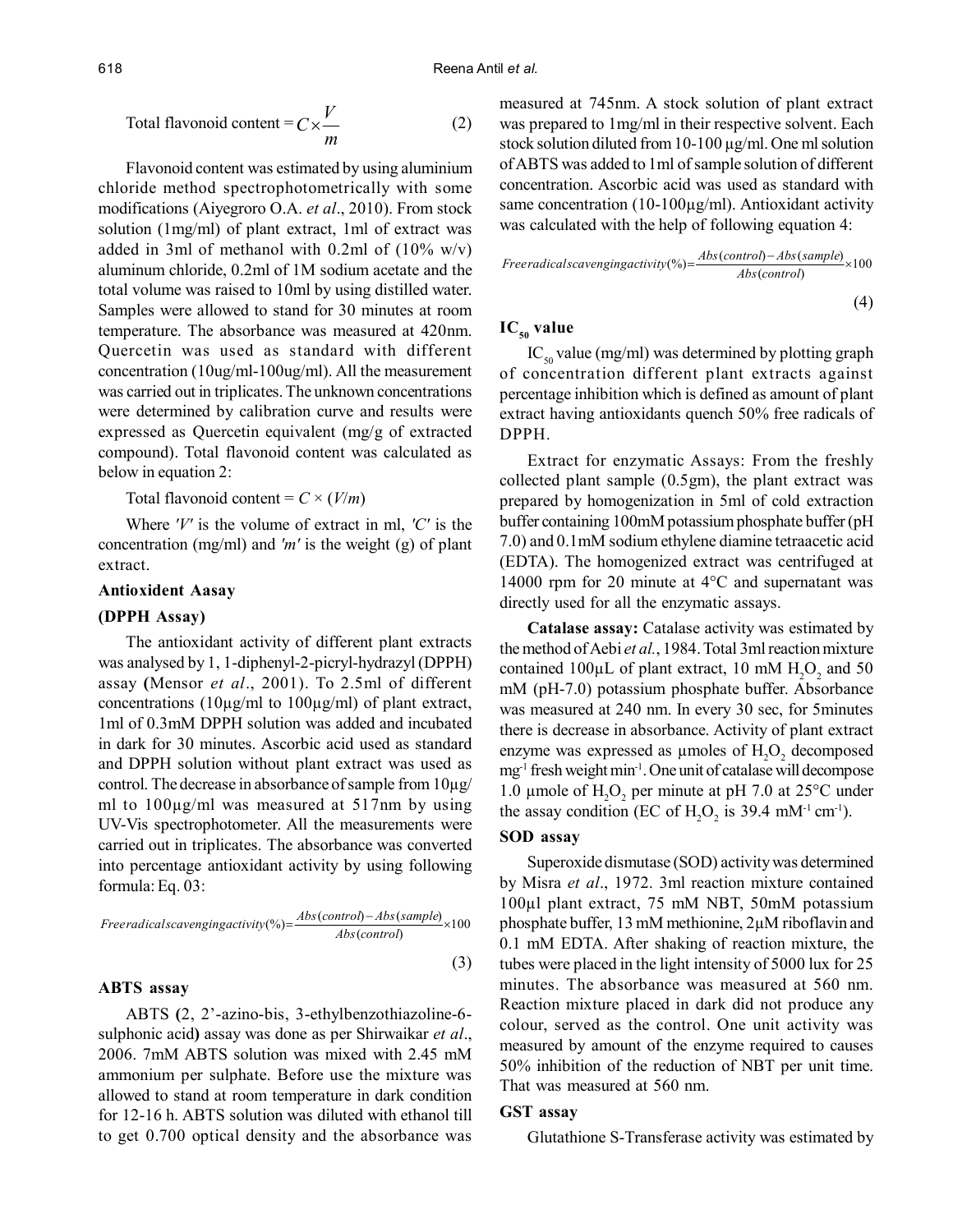Habig *et al*., (1974). 3 ml reaction mixture of 97mM potassium phosphate buffer (pH-6.5), 1mM EDTA (in DW), 30mM CDNB (prepared in 95% ethanol) from 4°C and GSH 75 mM (in Buffer) from -20°C freezer were taken. Absorbance was measured at 340 nm for every 30 sec. upto 5 minutes**.** One unit of activity was calculated by the amount of enzyme which produces 1.0 mol of GS-DNB conjugate/min under the conditions of the assay. **(**EC of GS-DNB conjugate at 340 nm is *9.6 mM*-1cm-1).

#### *In vitro* **antimicrobial potential of** *L.aspera*

### **Test organisms:**

The antimicrobial activities of extracts of *L.aspera* were assessed against three gram negative: *Klebsiella pneumonia* (MTCC109), *Pseudomonas aeruginosa* (MTCC2453) and gram positive: *Staphylococcus aureus* (MTCC96)*, Bacillus subtilis* (MTCC2057) and *Mycobacterium smegmatis* (MTCC992), *Chromobacterium violaceum* (MTCC4322). The bacterial strains were procured from IMTech, Chandigarh, India. The bacterial strains were cultured in nutrient broth and incubated at 37°C overnight. Suspension of the bacterial strains was further diluted with sterile peptone water and checked the turbidity according to Mcfarland standard until  $10^8$  CFU/mL (turbidity = McFarland barium sulfate standard 0.5) and the absorbance was obtained at 600nm. Potential of the plant extracts also assessed against four fungal strains namely *Aspergillus niger* (MTCC514), *Fusarium oxysporum* (MTCC7392), *Rhizopus oryzae* (MTCC-262) and *Penicillium expansum* (MTCC2818).

DISC diffusion assay: The antimicrobial potential of plant extract was determined by Disc diffusion assay (CLSI, 2015). The sterile disc of 6mm diameter of what man paper 1 were soaked with  $15\mu$  of plant extracts having various concentrations (100mg/ml, 50mg/ml, 25mg/ ml and 12.5mg/ml). The discs of different concentration were placed on agar plates, dried and incubated at 37°C overnight for 18 hours. Ampicillin (100µg/ml) (Hi-Media Laboratories Pvt. Ltd. India) was taken as positive control and the different solvents (used for preparation of plants extract) were expressed as negative control. After incubation, evaluation was done by measurement of the diameter of the inhibited zone (IZ) in mm using a plastic ruler. All measurements were repeated thrice and the mean was taken by statistical analysis and standard deviation in MS Excel program.

Antifungal activity was also determined by disc diffusion assay (Bauer *et al*.,1966, Sarkar *et al*., 2007) as described above. The fungal culture was grown on Czapex dox broth (Hi-media) for *A. niger* and potato dextrose broth (Himedia) for *F. oxysporum, R.oryzae* and *P. expansum*. Inoculums were applied on the surface of the Czapek's dox agar and Potato Dextrose agar plates and spread out. The sterile disc (6mm diameter) was soaked with different concentration of extracts (200ug/ ml, 100ug/ml and 50ug/ml) and incubated for 48 hrs at 28°C.Miconazol (Hi-Media Laboratories Pvt. Ltd. India) antibiotic was used as positive control and different solvents as negative control.

Determination of MIC: The MIC of *L.aspera* was determined by using micro dilution assay (Sarkaer *et al*., 2007). MIC of different plant extracts was evaluated against six bacterial strains in 96 well microtiter plates with addition of  $100 \mu L$  of nutrient broth in each well. 100 µl plant extract were serially diluted in each well and 10 µl of test organism suspension was added to each well containing  $10 \mu l$  of rezazurin dye. MIC plates were incubated at 37°C for 24hrs. The lowest extract concentration that inhibited the test organism was recorded as MIC. For antifungal activity, Czapek's dox broth was used for *A. niger* and potato dextrose broth was used for *F. Oxysporum, P. expansum* and *R. oryzae.* The incubation of plates at 28°C for 48 hrs. and the inhibitions of fungal strains were directly visualized without any coloring agent.

## **FTIR Analysis**

Fourier Transform Infrared Spectrophotometer (BRUKER, ALFA MODAL, ABS /Transmitance) absorb light in infra-red region with wavelength of 4000-400 cm<sup>-1</sup> range and 4 cm-1 of resolution. FTIR was used to find out the functional groups of compounds present in the methanolic extract. The methanolic extract of plant was directly loaded in FTIR spectrometer.

#### **GC-MS Analysis**

Extract of *L.aspera* in methanol was exposed for phytochemical analysis using GCMS analyzer (BRUKER SCION 436-GC SQ). Extracts were dissolved in methanol (HPLC grade, HiMedia Laboratories Pvt.Ltd.India) and filtered by Whatman TMFILTER DEVICE  $(0.2 \mu m)$ . 99.99% of helium gas was used as carrier, with flow rate of 1 ml/min. RESTEK Rtx®-5 [Crossbond® with 5% , biphenyl and dimethicone (l/ 95%)] with 30 metre length,  $0.25 \mu$  umdf and  $0.25 \mu$  mm ID column was used for separation of phytochemicals with injected temperature  $280^{\circ}$ C. 2 µl of sample was injected in the column. Initial temperature of oven is 70°C that hold for 2 min. and slowly raised the temperature with 7°C rate per minute up to 320°C and Ion source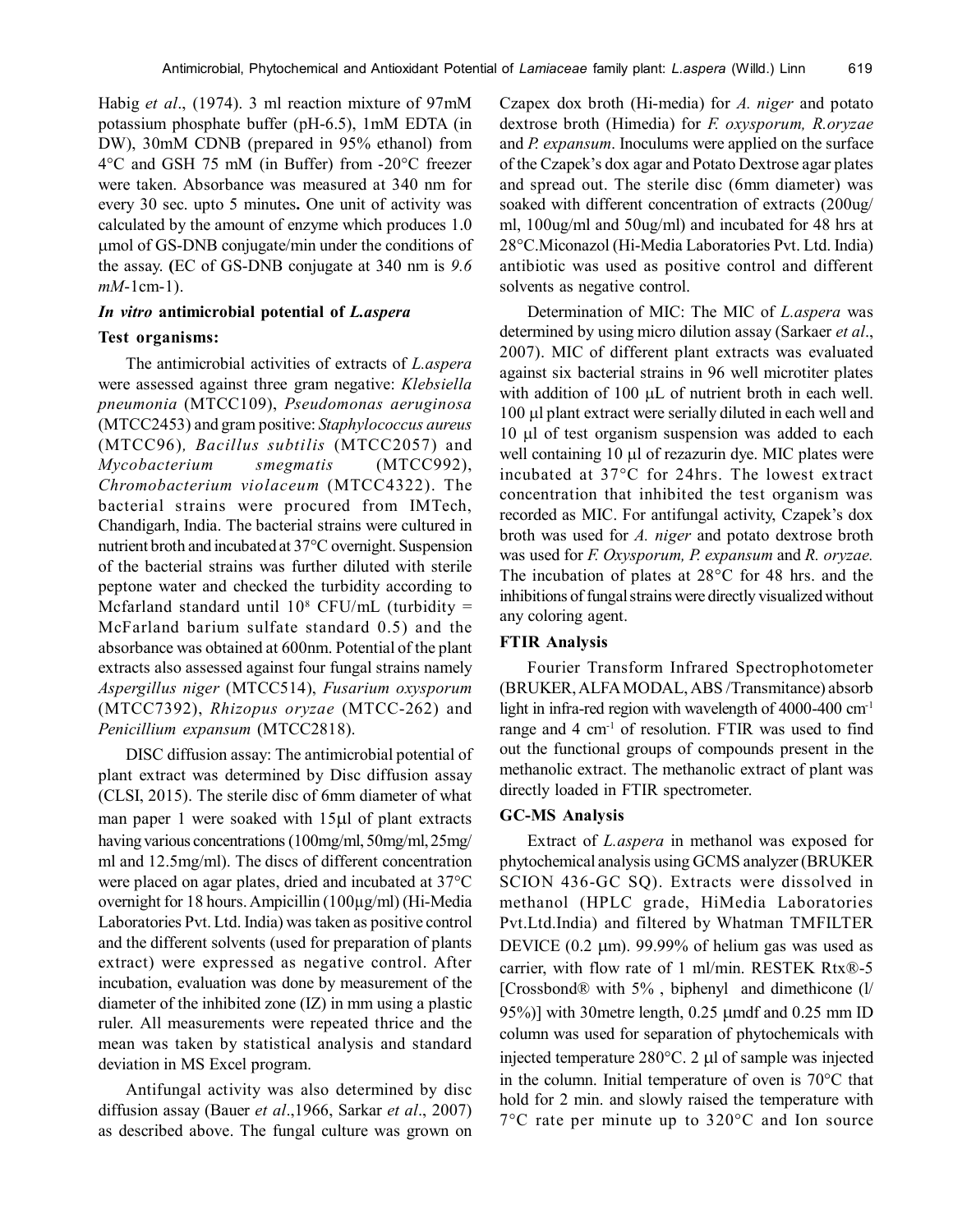temperature was sustained at 250°C. Spectrum was obtained at 70eV by electron ionization and the detection of compound by detector conduct in mode of scan (30– 500 Da atomic units). 38.71 min including 3 min solvent delay was total running time. The phytoconstituents identification was verified based on the relative retention time.

#### **Statistical analysis**

All the experiments were carried out in triplicates and expressed as average ± standard deviation**.** Correlation between antioxidant potential  $(IC_{50}$  value), phenols and flavonoids of all the extract of plant was find out with the help of SPSS software (version 16.0).

## **Results**

Plant extracts of *L.aspera* prepared in six different solvents were evaluated for their biological activity. The results obtained are given below:

## **Phytochemical Analysis**

Phytochemical analysis of extracts of *L.aspera* was carried out as per standard methods and results obtained are presented in table 1. Out of the seven phytocompounds, flavonoids and phenols were present in all the extracts, whereas glycosides were also detected in all extracts except chloroform extract. Alkaloids were detected in extracts prepared in methanol, ethanol, aqueous and acetone whereas steroids were present in methanolic, ethanolic and aqueous extracts. Saponins were present only in acetone and chloroform extract and terpenoids were detected in methanol, chloroform and petroleum ether extract.

#### **Total phenolic and flavonoid content**

When the plant extracts were analysed for the total phenolic and flavonoid content, it was found that there is a significantly (*p*<0.05) difference in their amount different extracts (Fig. 1 a, b, c and d). Methanolic extract showed highest phenolic content  $(124.62 \pm .552 \text{ mg} \text{ GAE}/$ g) followed by ethanolic  $(105.2 \pm 0.232 \text{ mg } \text{GAE/g})$ , acetonic (97.33 $\pm$ 1.15 mg GAE/g), aqueous (82.7  $\pm$ 0.467 mg GAE/g) and chloroform  $(72.3 \pm 0.57 \text{ mg} \text{ GAE/g})$ .

**Table 1:** Phytochemical analysis of all extracts of *L.aspera*

However the lowest was depicted in petroleum ether  $(64.32 \pm 1 \text{ mg } GAE/g)$ . Similarly Maximum TFC (98.23)  $\pm 0.41$  mg QE/g) was observed in methanolic extract followed by ethanolic (76.63  $\pm$  0.35 mg QE/g), aqueous  $(68.36 \pm 0.56 \text{ mg QE/g})$ , acetonic extract  $(55.74 \pm 0.61$ mg QE/g) and chloroform  $(42.89 \pm 0.33$  mg QE/g). The lowest value was calculated for petroleum ether extract  $(37.5 \pm 0.45 \text{ mg QE/g}).$ 

#### **Radical Scavenging Activity**

The antioxidant properties of *L.aspera* were evaluated by DPPH and ABTS assay. The antioxidant activity of plant extract of *L.aspera* was determined with the range of different concentration between  $10\mu\text{g/ml}$  to  $100 \mu g/ml$  and that were depicted as percentage inhibition calculated with unknown concentration represented in fig. 2a.

When all extracts of *L.aspera* were compared out of six extracts for DPPH assay, the percentage inhibition of *L.aspera* was range between  $4.4\%$  ( $10\mu\text{g/ml}$ ) to 93.29% (100µg/ml). Petroleum ether extract exhibited least percentage scavenging activity. The percent inhibition of methanol extract was higher that range between 14.14% (10 $\mu$ g/ml) to 90.21% (100 $\mu$ g/ml) where as lowest inhibition was observed in the petroleum ether extract that range between  $8.31\%$  (10 $\mu$ g/ml) to 93.29 % (100 $\mu$ g/ml). IC<sub>50</sub> is the concentration of a substance needed to reduce the rate of any chemical process by 50%. IC $_{50}$  value was calculated from percentage scavenging activity of all the extracts and results obtained are represented in fig. 2b.  $IC_{50}$  value of the plant extracts ranged between 40.75 µg/ml to 83.52 µg/ml. The highest antioxidant activity was shown by methanolic extract as it showed least IC<sub>50</sub> value (40.75 $\mu$ g/ml) followed by ethanolic extract (51.27µg/ml), acetonic extract (64.92µg/ ml) and aqueous extract (68.07μg/ml), chloroform extract (75.59 $\mu$ g/ml) and highest IC<sub>50</sub> value (83.52 $\mu$ g/ml) was observed in petroleum ether extract.

Antioxidant activity of all extracts of *L.aspera* was demonstrating by using ABTS assay fig. 2c. The plant extracts have strong ability to decolorize the radical of ABTS. All the extracts were compared with standard

| Solvent         | Steroid | Terpenoid | Alkaloids | Saponins | Glycosides | Phenols | Flavonoids |
|-----------------|---------|-----------|-----------|----------|------------|---------|------------|
| Methanol        |         |           |           |          |            |         |            |
| Ethanol         |         |           |           |          |            |         |            |
| Aqueous         |         |           |           |          |            |         |            |
| Acetone         |         |           |           |          |            |         |            |
| Chloroform      |         |           |           |          |            |         |            |
| Petroleum ether |         |           | -         |          |            |         |            |

(+) indicates presence and (-) indicates absence of compound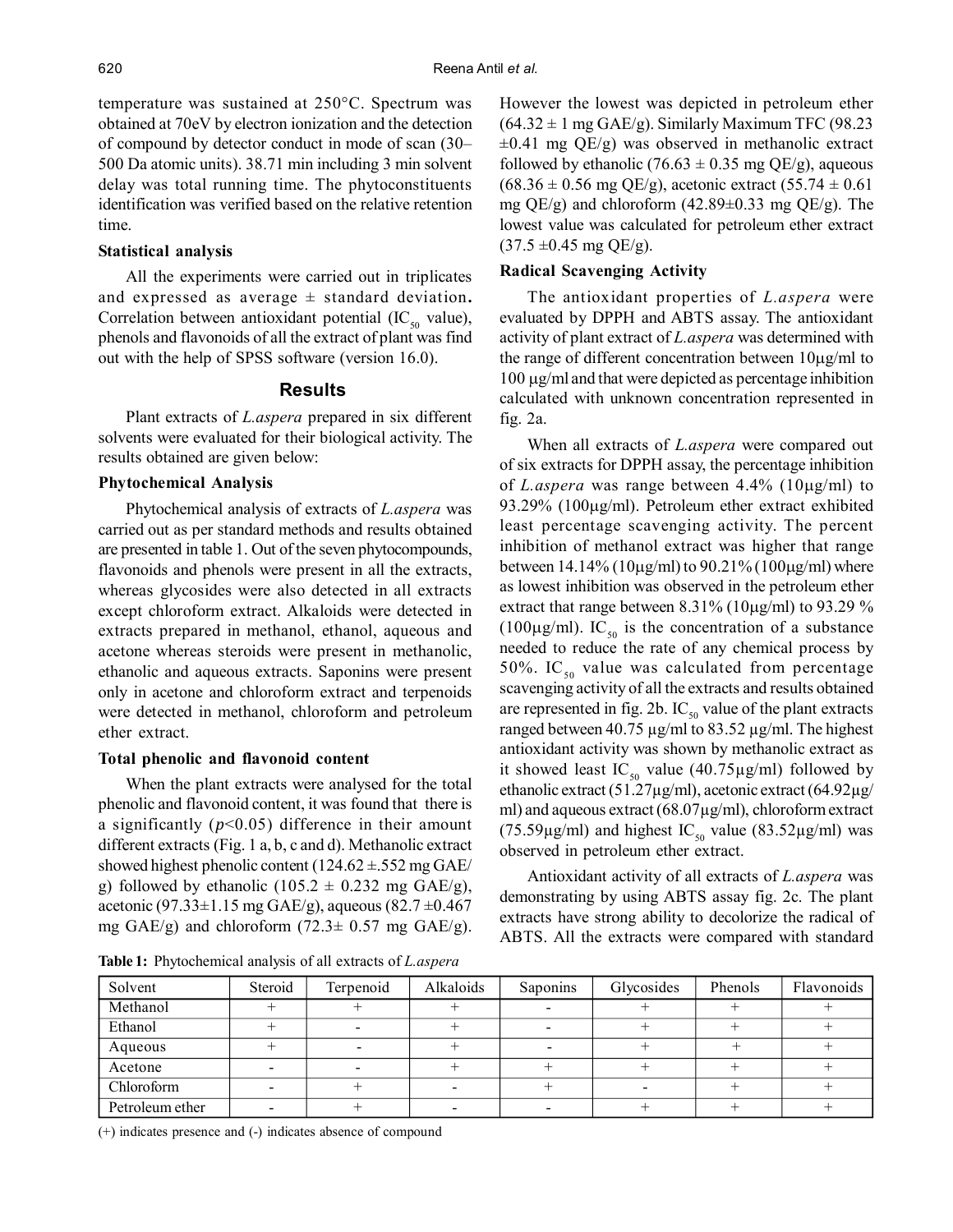

**Fig. 1:** (a) Phenolic content of standard gallic acid. (b) Flavonoid content of standard quercetin. (c) Total phenolic content of all extracts in different solvents. (d) Total flavonoid content of all extracts in different solvents.

*i.e.* ascorbic acid and range between  $6.62(10\mu\text{g/ml})$  to 94.45% (100 $\mu$ g/ml). Radical scavenging activity of methanolic extract showed high inhibition with range between 15.26% to 94.45% followed by ethanolic, acetonic, aqueous and chloroform. Lowest inhibition was observed in petroleum ether extract range between 9.33 % (10µg/ml) to 66.32% (100µg/ml). IC<sub>50</sub> value was calculated for all extract of *L.aspera* and represented in the fig. 2d. Methanolic extract showed the least value of IC<sub>50</sub> (46.1µg/ml), followed by ethanolic extract (53.31)  $\mu$ g/ml), the acetonic extract (60.86 $\mu$ g/ml) and aqueous extract (63.71µg/ml). Chloroform extract (72.05µg/ml)

| Table 2: enzyme activities of <i>L. aspera</i> |  |  |
|------------------------------------------------|--|--|
|------------------------------------------------|--|--|

| <b>Enzyme</b>             | <b>Activity</b>  |
|---------------------------|------------------|
| Catalase                  | $9.09 \pm 0.021$ |
| Glutathione-S-Transferase | $17.33 \pm 0.40$ |
| Superoxide dismutase      | $25.5 \pm 0.44$  |

Values are expressed as mean  $(n=3) \pm SD$ 

Units of enzyme activities are expressed as:

**CAT**- One unit of catalase will decompose 1.0  $\mu$ mole of  $H_2O_2$  per minute at pH 7.0 at 25°C under the assay condition.

**SOD**- One unit of SOD activity was defined as the amount of enzyme required to cause 50% inhibition of NBT per unit time as monitored at 560 nm.

**GST**-One unit of GST activity is the amount of enzyme which produces 1.0 µmol of GS-DNB conjugate/min under the conditions of the assay.

and Petroleum ether extract (78.67µg/ml) showed low antioxidant activity.

## **Enzymatic assay**

The anti-oxidative potential also evaluated by using enzymatic assay. The results obtained with three different enzymes are given in table 2.

Activity of enzyme was found to be  $9.09\pm0.021$  µmole of  $H_2O_2$  per minute FW for Catalase, 17.33 $\pm$ 0.40 $\mu$ mol of GS-DNB conjugate/min FW for Glutathione-S-Transferase and 25.5±0.44 SOD (Unit) FW for Superoxide dismutase.

# Correlation between IC<sub>50</sub> value, total phenolic and **total flavonoid content**

The antioxidant potential of plant extract was represented by DPPH and ABTS assay. These two assays were correlated with phenolic and flavonoid contents. Correlation coefficient tests were also

**Table 3:** Correlation between  $IC_{50}$  value of DPPH and ABTS was depicted with phenolic and flavonoid content.

| <b>Plant</b>                  | Leucas aspera |
|-------------------------------|---------------|
| TPC & $IC_{50}$ (ABTS)        | $-0.860$      |
| TFC & IC <sub>50</sub> (ABTS) | $-0.718$      |
| TPC & IC <sub>50</sub> (DPPH) | $-0.900$      |
| TFC & IC <sub>50</sub> (DPPH) | $-0.892$      |
| TPC & TFC                     | 0926          |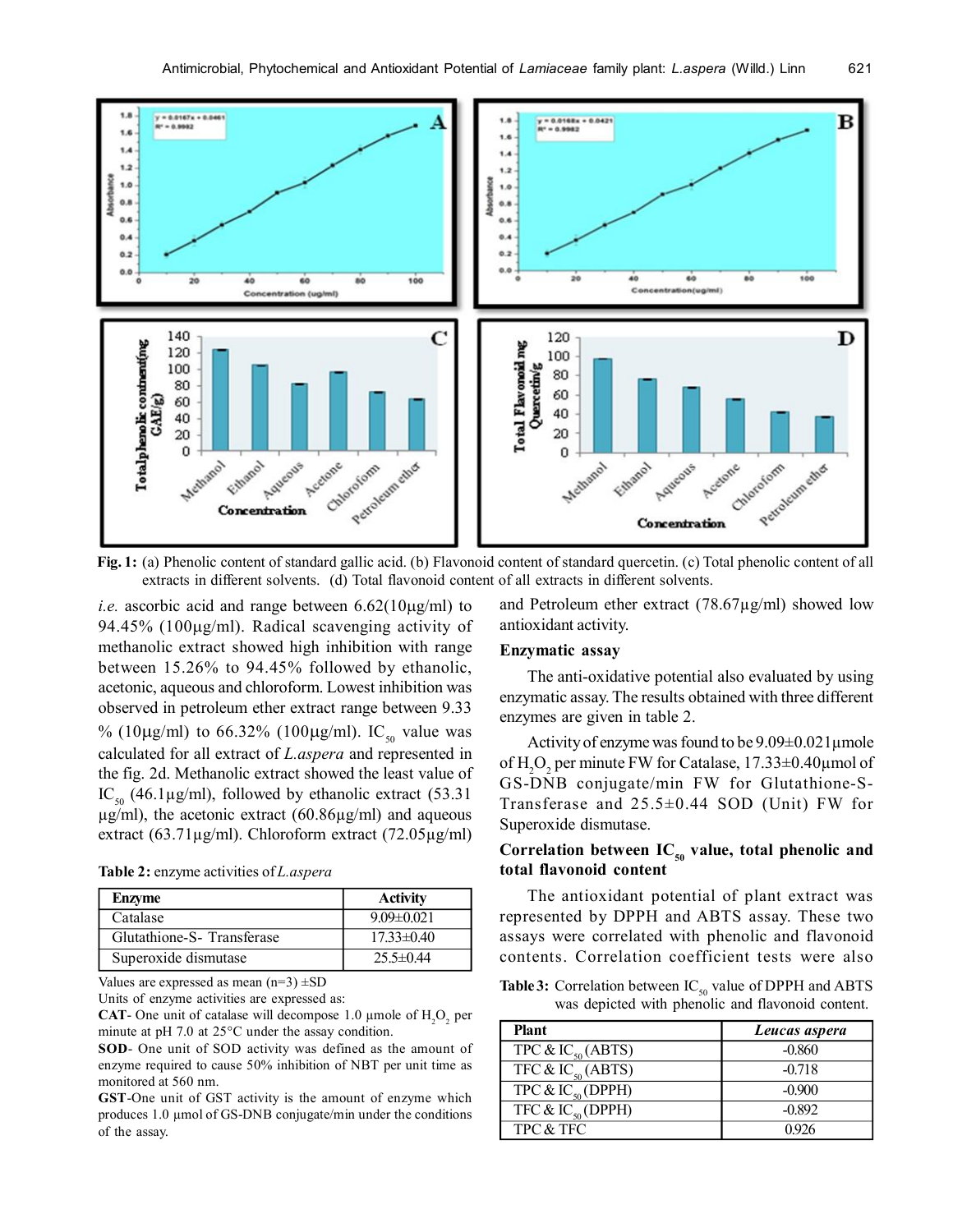

**Fig. 2:** (a) Represent the % Inhibition of DPPH radical. (b) IC<sub>50</sub> value of DPPH. (c) Percent Inhibition of ABTS radicals. (d) IC<sub>50</sub> value of ABTS.

accomplished between total phenolic content and total flavonoid content of plant extracts. The results obtained are given below in table 3. Total phenolic and flavonoid content and  $IC_{50}$  value of different plant extracts, all are negatively correlated. Negative correlation signified that all plant extract contained high phenolic and flavonoid content that exhibited relatively lower  $IC_{50}$  value. Lower  $IC_{50}$  value represents high antioxidant potential. The two variables TPC and TFC are positively correlated to each

other for all the plant extracts. The correlation (linear regression coefficients,  $R^2$ ) between TFC and IC<sub>50</sub> (antioxidant activity) was found to be -0.718 (ABTS) and -0.892(DPPH) at significant level of 0.015. The correlation between TPC and  $IC_{50}$  was -0.860(ABTS) and -0.900(DPPH) and the significant level were 0.046.

## **Antibacterial activity of** *L.aspera*

Activity of six extracts of *L.aspera* was assessed

| <b>Plant</b>    | <b>Klebsiella</b> | <b>Pseudomonas</b> | <b>Staphylococcus</b> | <b>Micobacterium</b> | <b>Bacillus</b> | <b>Chromobacterium</b> |
|-----------------|-------------------|--------------------|-----------------------|----------------------|-----------------|------------------------|
| extract         | pneumonia         | aeruginosa         | <i>aureus</i>         | smegmatis            | subtilis        | violaceum              |
|                 | Leucas aspera     |                    |                       |                      |                 |                        |
| Methanol        | 1.56              | 0.19               | 0.19                  | 0.19                 | 0.19            | 0.39                   |
| Ethanol         | 3.125             | 12.5               | 0.19                  | 3.125                | 0.19            | 0.19                   |
| Aqueous         | 25                | 25                 | 12.5                  | 25                   | 25              | 12.5                   |
| Acetone         | 6.25              | 12.5               | 0.78                  | 3.125                | 1.56            | 6.25                   |
| Chloroform      | 6.25              | 12.5               | 3.125                 | 1.56                 | 6.25            | 3.125                  |
| Petroleum ether | 6.25              | 6.25               | 12.5                  | 3.125                | 6.25            | 3.125                  |
| Ampicillin      | 0.0195            | NA                 | 0.0195                | 0.039                | 0.0156          | 0.078                  |
| <b>DMSO</b>     | NA                | NA                 | NA                    | NA                   | NA              | <b>NA</b>              |

**Table 4:** MIC values (mg/ml) of plant extracts of *L.aspera* against different bacterial strains, (Unit: mg/ml).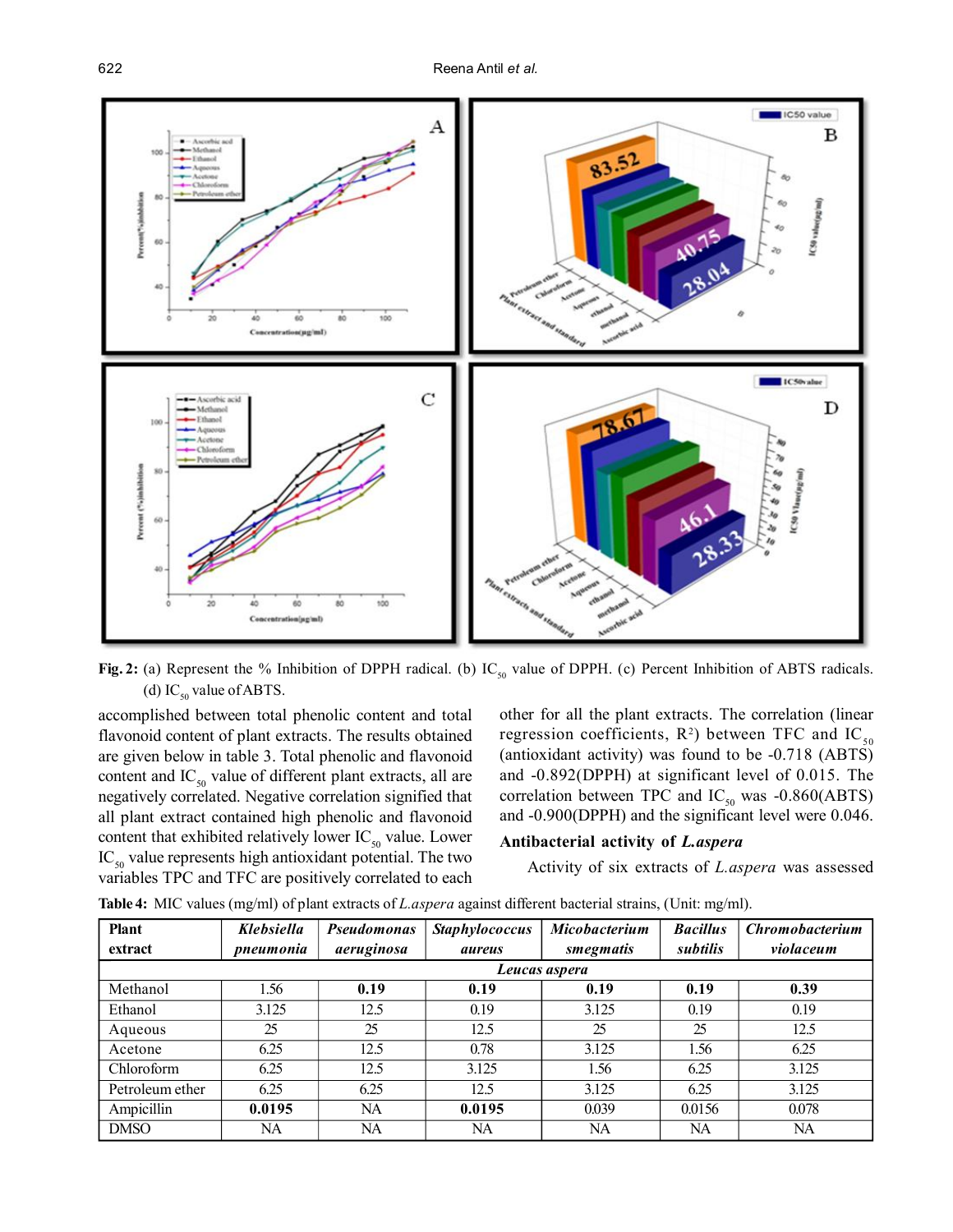

*Klebsiella pneumonia, P.aeruginosa: P.seudomonas aeruginosa, S. aureus: Staphylococcus aureus, M. smegmatis: Mycobacterium smegmatis, B. subtilis: Bacillus subtilis, C.violaceum: Chromobacterium violaceum.*

against six different bacterial strains by using disc diffusion method and Micro-dilution method. The results obtained are shown graphically in fig. 3. The range of zone of inhibition (ZOI) all extract of *L.aspera* was observed the range between 12.8±0.28mm to 8.3±0.28mm. Plant extract prepared in methanol showed highest ZOI (12.8±0.28mm) against *P.aeruginosa* similar ZOI (12.8±0.28mm) was observed against *M. smegmatis.* While ZOI (12.0±0mm) against *K. pneumonia* higher than *B.subtilis* (10 $\pm$ 0mm) and *C. violaceum* (10 $\pm$ 0mm). Less inhibition was depicted against *S.aureus* (9±0mm). The ethanolic extract exhibited maximum inhbition *P.aeruginosa* (12.5±0.5mm) that proceed by *S.aureus* (12±0mm), *K. pneumonia* (11.5±0.5mm). ZOI against *Bacillus subtilis* (10±0mm) and *C. violaceum*(10±0mm) was similar while least activity was observed against *M. smegmatis* (9.3±0mm). The aqueous extract of *L.aspera* did not showed any activity against all bacterial strains while choloroform and petroleum extract was found to be least effective against all the six bacterial strains as they exhibited poor ZOI. Chloroform extract expressed similar activity against *S.aureus* (10±0mm), *M. smegmatis* (10±0mm) and *B.subtilis* (9.8±0.28mm), *C. violaceum* (9.8±0.28mm). The extract was less resistant to *K. pneumonia* (9.6±0.57mm) and *P.aeruginosa* (8.3±0.28mm). The petroleum ether extract was exhibited least activity against *S. aureus* (10.5  $\pm$  0.5mm), whereas similar results was observed against *K. pneumonia* (10.3±0.57mm), *P.aeruginosa* (10.3±0.57mm) and *B. subtilis* (10±0mm), *C. violaceum* (10±0mm). The petroleum ether showed least activity was against *M. smegmatis* (9.5±0.57mm).

Maximum ZOI recorded with the positive controls i.e. ampicillin against *M.smegmatis* (13±0mm) and *K.pneumonia* (12.6±.57mm) whereas *S.aureus* and *P. aeruginosa* were found to be resistant against ampicillin. Negative control (DMSO) didn't show any activity against any of the bacterial strain used in the study.

#### **Microbroth Dilution Assay**

MIC values of extracts of *L.aspera* obtained against different bacterial strains were range between 0.19 mg/ ml to 0.25mg/ml and represented in table 4. For the methanolic extract MIC range from 0.19 mg/ml to 1.56 mg/ml and lowest and similar value (0.19mg/ml) were observed against four bacterial strains *M.smegmatis*, *P.aeruginosa*, *B.subtilis*, *S.aureus.* Ethanolic extract also showed same value against *B.subtilis*, *S.aureus, C. violaceum* while maximum MIC (12.5mg/ml) observed in *P.aeruginosa.* The plant extract prepared in acetone showed MIC values in range of 0.78mg/ml to 12.5mg/ ml, least MIC (0.78 mg/ml) was observed in case of *S.aureus* followed by *B.subtilis* (3.125 mg/ml), *K. pneumonia* (6.25 mg/ml) *C.violaceum* (6.25 mg/ml). Highest MIC value (12.5 mg/ml) was observed in *P.aeruginosa*. MIC value range obtained in chloroform were from 1.56 mg/ml to 12.5mg/ml. Maximum inhibition was found against (1.56 mg/ml) *M.smegmatis* and minimum inhibition was against (12.5 mg/ml) *P.aeruginosa*. In case of petroleum ether extract minimum MIC value (3.125 mg/ml) was depicted against two bacteria *M.smegmatis* and *C.violaceum* followed by same value (6.25 mg/ml) in three bacteria that were *K. pneumonia,*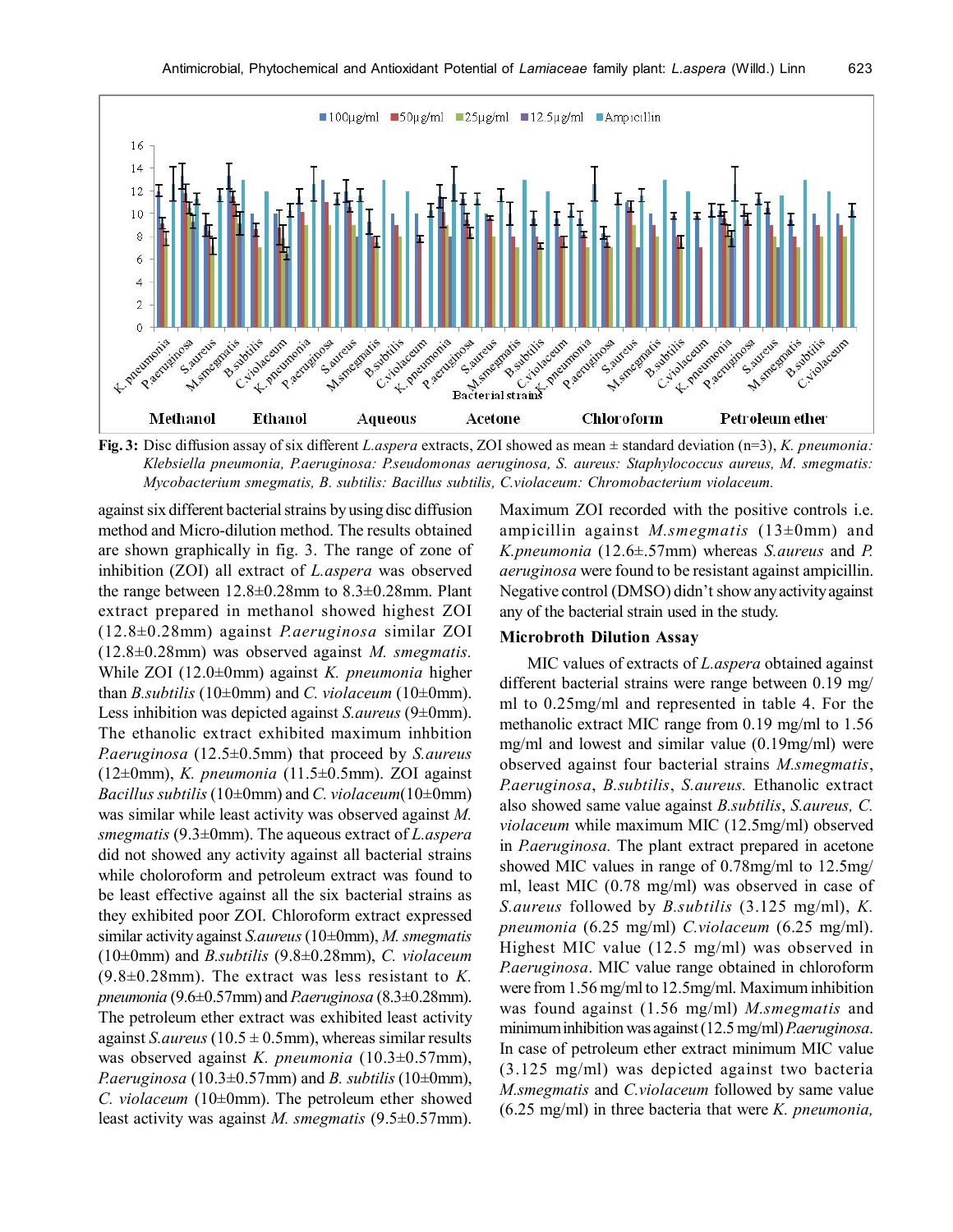

**Fig. 4:** Disc diffusion assay of three *L.aspera* extracts, *F. oxysporum*: *Fusarium oxysporum, P.expansum: Penecillum expansum, A. niger: Aspergillus niger, R. oryzae: Rhizopus oryzae.*

*P.aeruginosa* and *B.subtilis.* Aqueous extract showed least inhibition against all bacteria that were range from 12.5 mg/ml to 25mg/ml.

## **Disc Diffusion Assay**

Antifungal activity of *L.aspera* is not so much effective against fungal strains. Methanol and ethanol extract showed significant ZOI (Fig. 4) against all the strains whereas all other extract exhibited activity against *R.oryzae* except aqueous extract. Methanolic extract showed highest ZOI against *R.oryzae* (11±0mm) followed by *P. expansum* (9 $\pm$ 0mm) and *A. niger* (8 $\pm$ 0mm). Methanolic extrarct did not show any activity against *F. oxysporum.* In case ethanolic extract highest ZOI was observed against *R.oryzae* (13.5±0.5mm) followed by *A.niger* (9±0mm). The ethanolic extract showed similar activity against *F. oxysporum* (8±0mm) and *P. expansum*  $(8\pm0$ mm). Aqueous and chloroform extract did not show any activity against all fungal strains where as other two extracts acetone  $(11.5\pm0.5$ mm) and petroleum ether (7.5±0.5mm) showed activity against *R.oryzae.*

## **Microbroth Dilution Assay**

Methanolic extract of *L.aspera* was exhibited minimum MIC value against the *R.oryzae* (0.78 mg/ml) followed by *A.niger* (6.25mg/ml) and *F. oxysporum* (6.25mg/ml), least inhibition was observed against P *expansum* (12.5mg/ml). In case of ethanolic extract minimum MIC values was obtained for *R.oryzae* (1.56 mg/ml) followed by same value (12.5mg/ml) against three fungal strains that were *A.niger, P. expansum* and *F. oxysporum*. The range of MIC values for acetonic extract was 3.125-25mg/ml. Maximum inhibition was depicted against *R.oryzae* (3.125mg/ml) followed by *A.niger* (12.5mg/ml)*, P. expansum* (12.5mg/ml) and *F. oxysporum* (25mg/ml). In case of chloroform and petroleum ether extract the MIC value against all fungal strains were same. Least value was observed against *F. oxysporum* (12.5mg/ml). Aqueous extract showed minimum inhibition against *R.oryzae* (50mg/ml) and *A.niger* (25mg/ml). There was no activity of aqueous extract against *P.expansum* and *F. oxysporum*. The positive control miconazol showed minimum MIC value (0.019mg/ml) against *R.oryzae* followed by *F. oxysporum, P.expansum* (0.078mg/ml) *and A.niger* (1.56mg/ml).

#### **FT-IR spectroscopy analysis of** *L.aspera*

The FT-IR spectrum of methanolic extract of *L.aspera* is shown in fig. 5. The FT-IR analysis exhibit the presence of phenols, alcohols, amides, vinyl compound, ester, alkyl halide,  $\beta$ -lactones, unsaturated hydrocarbons and carbonyl group. Major FT-IR peaks were observed at  $538-1732$  cm<sup>-1</sup> and  $2200-3430$  cm<sup>-1</sup>. These peaks  $(3429cm^{-1}$  due to  $-OH$  stretching,  $2914cm^{-1}$  -C-H stretching,  $1620 \text{cm}^{-1}$  –C=O,  $1436$  –OH bending,  $1616 \text{cm}^{-1}$  $-C=C$  stretching) indicated the presence of alcohols, alkanes, alkyl halides, unsaturated hydrocarbons, vinyl compounds that were present in secondary metabolites such as flavonoids having  $-OH$  group,  $-C=O$  group, phenolic compounds having –OH functional group. Methanolic extract showed different peak of alkyl halide from 699  $cm^{-1}$  to 538  $cm^{-1}$ .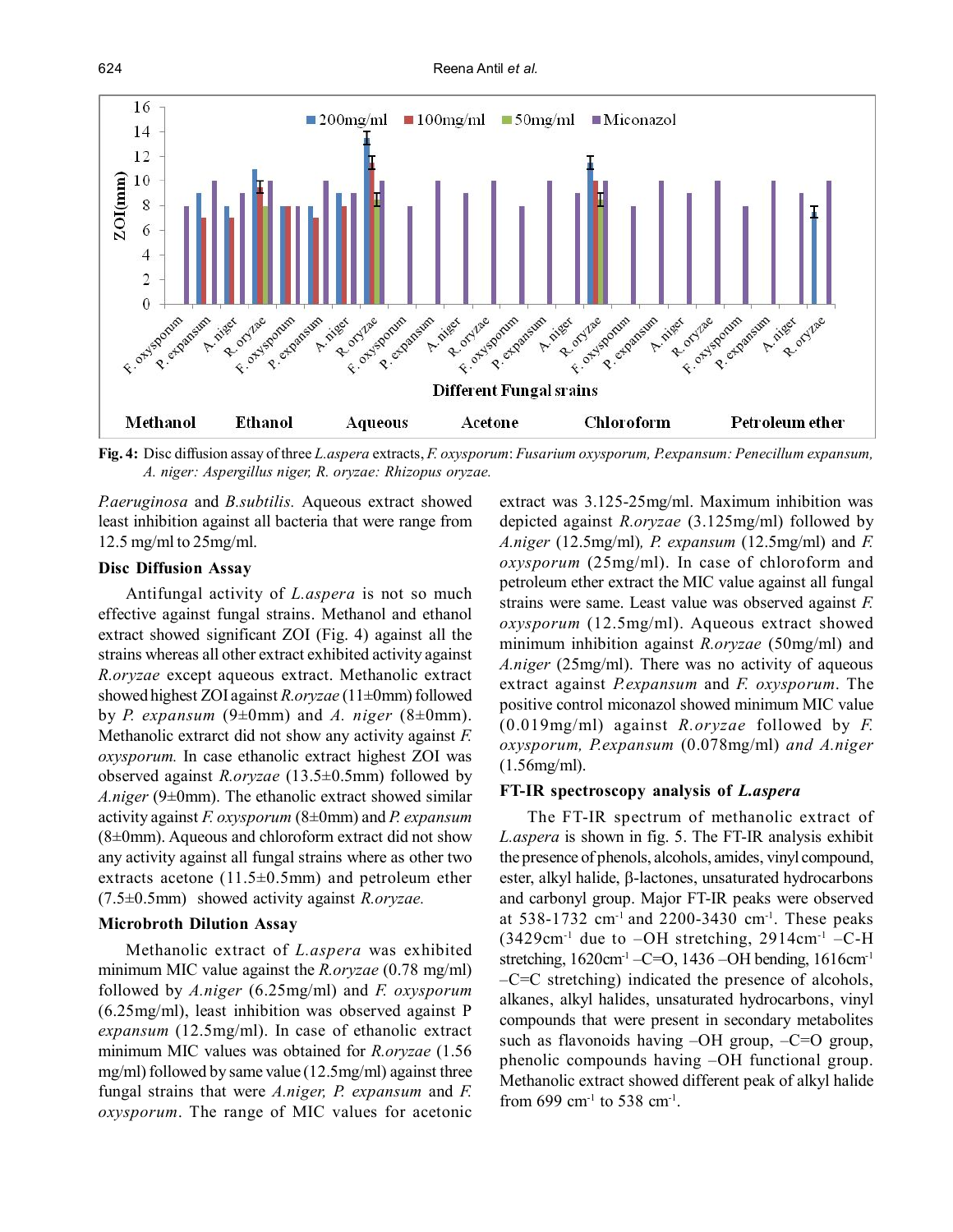| <b>Plant</b><br>extract | <b>Fusarium</b><br>oxysporum | Penicillum<br>expansum | <i><b>Aspergilus</b></i><br>niger | <b>Rhizopus</b><br>orvzae |  |  |
|-------------------------|------------------------------|------------------------|-----------------------------------|---------------------------|--|--|
| Leucas aspera           |                              |                        |                                   |                           |  |  |
| Methanol                | 6.125                        | 12.5                   | 6.25                              | 0.78                      |  |  |
| Ethanol                 | 12.5                         | 12.5                   | 12.5                              | 1.56                      |  |  |
| Aqueous                 | NA.                          | <b>NA</b>              | 25                                | 50                        |  |  |
| Acetone                 | 25                           | 12.5                   | 12.5                              | 3.12                      |  |  |
| Chloroform              | 12.5                         | 25                     | 25                                | 25                        |  |  |
| Petroleum ether         | 12.5                         | 25                     | 25                                | 25                        |  |  |
| Miconazol               | 0.078                        | 1.56                   | 0.078                             | 0.019                     |  |  |
| <b>DMSO</b>             | NA                           | NA                     | NA                                | NA                        |  |  |

**Table 5:** MIC values (mg) of different extracts of *L.aspera* against different fungal strains.

The MIC values are showed as mean (n=3), *F.oxysporum*: *Fusarium oxysporum, P.expansum: Penecillum expansum, A.niger: Aspergillus niger.*

## **GC-MS analysis**

The bioactive compounds of methanolic extract were detected by GC-MS analysis and shown in table 6. The results showed methanolic extract to be a mixture of 12 identified bioactive compounds. Out of 12 compound, the % total of Phenol- 2, 4-bis (1,1-dimethylethyl)- was (64.353) higher followed by caryophyllene (12.397), cyclohexane, 1-ethyl-1-methyl-2,4-bis (1-methylethenyl- (8.954), tricontane (4.122), 2-Nephthalenemethanol, decahydroalpha, alpha., 4a-trimethyl-8-methylene (2.284), Heptadecane, 2,6,10,15-tetramethyl (2.017), Hentriacontane (1.734), Humulene (1.571), Cyclohexane, nonadecyl (1.323) and Nonane, 2, 2, 4, 4, 6, 8, 8- heptamethyl (1.246).

## **Discussion**

*L.aspera* is a common weed growing in tropical regions. It used orally as stimulant, anthelmintic, laxative, and diaphoretic also used to treat inflammation, dyspepsia, and jaundice. It is also used orally for the treatment of headache, asthma, and bronchitis. Keeping in view all the ethanomedicinal properties of *L.aspera* our present investigation efforts have been made to evaluate phytochemical, antioxidant and antimicrobial activity of *L.aspera* extract prepared in different solvents.

# **Phytochemical and antioxidative potential**

When the plant extracts were screened for their phytoconstituents, methanolic extract of *L.aspera* showed

the presence of all phytocompounds for which they were tested except for saponins by ethanolic and aqueous extract have all phytochemical except saponins and terpenoid. In case of acetonic extract steroid and terpenoids were absent. Our results have similarity with Tahareen S. *et al*., 2016 showed that all phytochemicals were present in order of methanol>Aqueous. Petroleum ether extract showed flavonoid, phenols whereas steroids and alkaloid were absent. Similar observation was also made in petroleum ether extract of *Ficus* palmate (Abdul Wadood *et al.,* 2013). Flavonoids, phenols, alkaloids and steroids have been shown to possess efficacy for antimicrobial, anti-oxidative and anti-inflammatory properties (Anhwange *et al*., 2010, Rai V. *et al*., 2005, Kadiyala Gopi *et al*., 2014). Hence, presence of these compounds in plant extracts suggests the medicinal value of these extracts.

Methanol extracts of *Leucas aspera* were analysed with highest amount of TPC (124.62  $\pm$ .552 mg GAE/g)



**Fig. 5:** FTIR of methanolic extract of *L. aspera*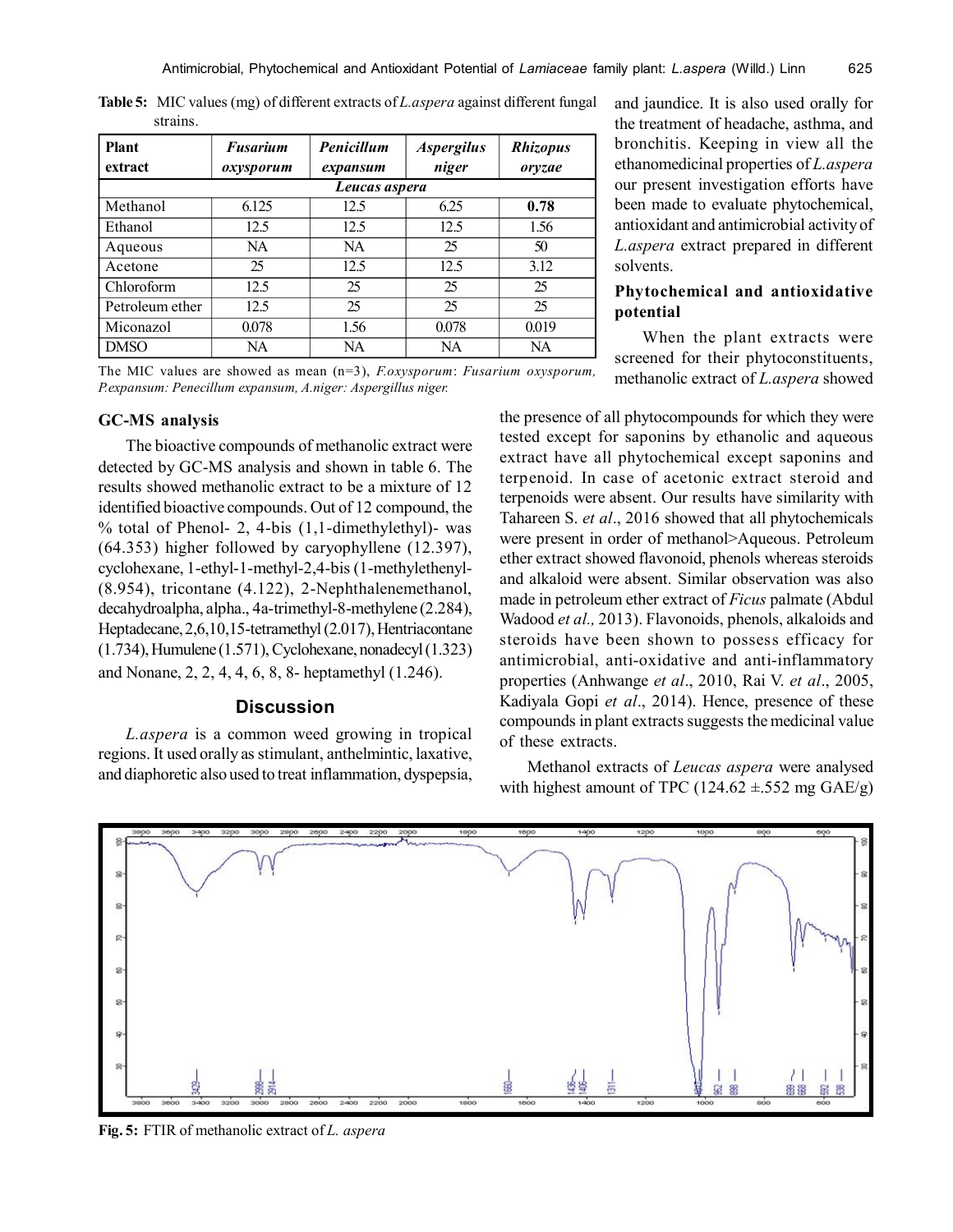| Name of compound                          | Area         | % of Total | Formula                                    |
|-------------------------------------------|--------------|------------|--------------------------------------------|
| Cyclohexane, 1-ethyl-1-methyl-2,          | $2.511e + 8$ | 8.954      | $C_{15}H_{24}$                             |
| 4-bis (1-methylethenyl)                   |              |            |                                            |
| Caryophyllene                             | $3.477e + 8$ | 12.397     | $C_{15}H_{24}$                             |
| Humulene                                  | $4.406e + 7$ | 1.571      | $\rm C_{_{15}H_{_{24}}}$                   |
| Phenol- $2,4$ -bis $(1,1$ -dimethylethyl) | $1.805e + 9$ | 64.353     | $C_{14}H_{22}O$                            |
| Nonane, $2,2,4,4,6,8,8$ - heptamethyl     | $3.494e + 7$ | 1.246      | $C_{16}H_{34}$                             |
| 2-Nephthalenemethanol, decahydro-alpha,   | $6.405e+7$   | 2.284      | $C_{15}H_{26}O$                            |
| alpha, 4a-trimethyl-8-methylene           |              |            |                                            |
| Heptadecane, 2,6,10,15-tetramethyl        | $5.656e + 7$ | 2.017      | $\rm{C^{}_{21}H^{}_{44}}$                  |
| Hentriacontane                            | $4.863e+7$   | 1.734      | $_{31}H_{64}$                              |
| Triacontane                               | $1.156e + 8$ | 4.122      | ${\rm C}^{\quad}_{30}{\rm H}^{\quad}_{62}$ |
| Cyclohexane, nonadecyl                    | $3.709e + 7$ | 1.323      |                                            |
|                                           |              |            |                                            |

**Table 6:** Bioactive compounds after GC-MS anaylsis of methanolic extract of *L.aspera* with area, formula and % total.

and TFC (98.23 $\pm$ 0.41 mg QE/g) that were followed by ethanolic, acetonic, aqueous and chloroform. The lowest value of TPC and TFC was calculated for petroleum ether extract  $(64.32 \pm 1 \text{ mg } GAE/g)$  and  $(37.5 \pm 0.45 \text{ mg})$ QE/g). Our results are promising results than Latha. B, 2013 showed the total phenolic contents  $15.36 \pm 0.512$ GAE/g dry weight of extract. Other previous studies has shown the phenolic and flavonoid content in *L.aspera* was found to be 16  $\mu$ g and 43.08  $\mu$ g (Ramandeep Kaur, 2016). According to Meghashri S., 2010 quantity of phenol and flavonoid was found to be  $2.31 \mu$ g per miligram and 1.88 µg per miligram of leaves extract. Similar observations were also made by Mahboubi *et al*., (2015) in the plant extracts of *Punica granatum* prepared in ethanol solvent (1.1 mg RE/g).

Antioxidative potential of *L.aspera* was evaluated by DPPH and ABTS non-enzymatic assay. Antioxidant activity of plant extracts increases with increase in their concentration. Observation of our finding is similar with earlier findings of Motalleb *et al*., 2005 depicted the antioxidant effect of the extract on the DPPH and ABTS radical. Among all the extract the methanolic extract exhibits maximum antioxidant potential followed by ethanolic extract, aqueous, acetonic and chloroform. Plant extract prepared in petroleum ether showed least amount of activity. Correspondingly, the lowest  $IC_{50}$  value (49.7mg/ml) was obtained with DPPH radical by methanolic extract followed by ethanolic extract (51.27mg/ml), acetonic extract (64.9mg/ml) and chloroform extract (68.07 mg/ml), petroleum ether (75.59mg/ml) and highest IC<sub>50</sub> value (78.74 mg/ml) was observed in aqueous extract. Similar observation was depicted in ABTS assay except the petroleum ether extract showed high  $IC_{50}$  value. Meghashri S, 2010 shown the IC<sub>50</sub> value of extract of *L.aspera* higher (85.57) represented that our extract has higher antioxidative potential. However, Rahman *et al*., 2007 showed lower IC<sub>50</sub> value of *L.aspera* extract and lower than  $IC_{50}$  value observed by Ai Lan Chew (2012) in extract of *L.aspera.* The differences in the observations could be due to the plant part selected in the study. According Ramandeep Kaur, 2016, *L.aspera* plant can be used for medicinal purpose. A good correlation was observed between TPC, TFC and antioxidant potential of the *L.aspera* in our study which is in conformity with

other studies. Similar to our observation workers from other parts of the country have also reported *L.aspera* to exhibit good antioxidant properties carried out by non enzymatic assays (Prajapati M.S. *et al*., 2010, Rahman M.S. *et al*., 2007, Md. Sekendar Ali *et al*., 2013). According to the present investigation of enzyme activity, we can conclude that *L.aspera* has significant antioxidant capacity. The enzymatic assays carried out with the plant extracts possessed significant enzymatic activity. The results are in conformity with the non enzymatic assay thus suggesting the antioxidant potential of the plant extracts. Plant produces enzymes like SOD, CAT, GST, glutathione peroxidase and reductase to combat the free radical produced during metabolic reactions to detoxify or degrade ROS (Shaaltiel Y. *et al*., 1988, Sudipta *et al*., 2014). Enzyme Catalase detoxifies hydrogen peroxide  $(H_2O_2)$  into molecular oxygen  $(O_2)$  and water  $(H_2O)$ (Hunt C.R. *et al*., 1998, Olson *et al*., 2017). Catalase is the second most important enzyme (after SOD), which reduce the effects of ROS (Vendemiale *et al*., 1999). The extracts of *L. aspera* were investigated for the presence of these enzymes**,** significantly higher SOD activity was observed. The results of enzymatic assays showed good antioxidant potential of the plant extracts.

#### **Antimicrobial assay**

The collective analysis of antimicrobial activity of *L.aspera* indicated range of zone of inhibition from 10mm to 13.3 mm against six bacterial strains. Out of six extracts, methanolic extract exhibited higher zone of inhibition against three bacteria *i.e. P. aeruginosa*, *M. smagmatis* and *K.pneumonia.* It may be attributed that the crude extracts contain very small concentration of bioactive compounds (Zuraini Z. *et al*., 2007). In antimicrobial activity, generally expected that greater number of bioactive compounds present in the extracts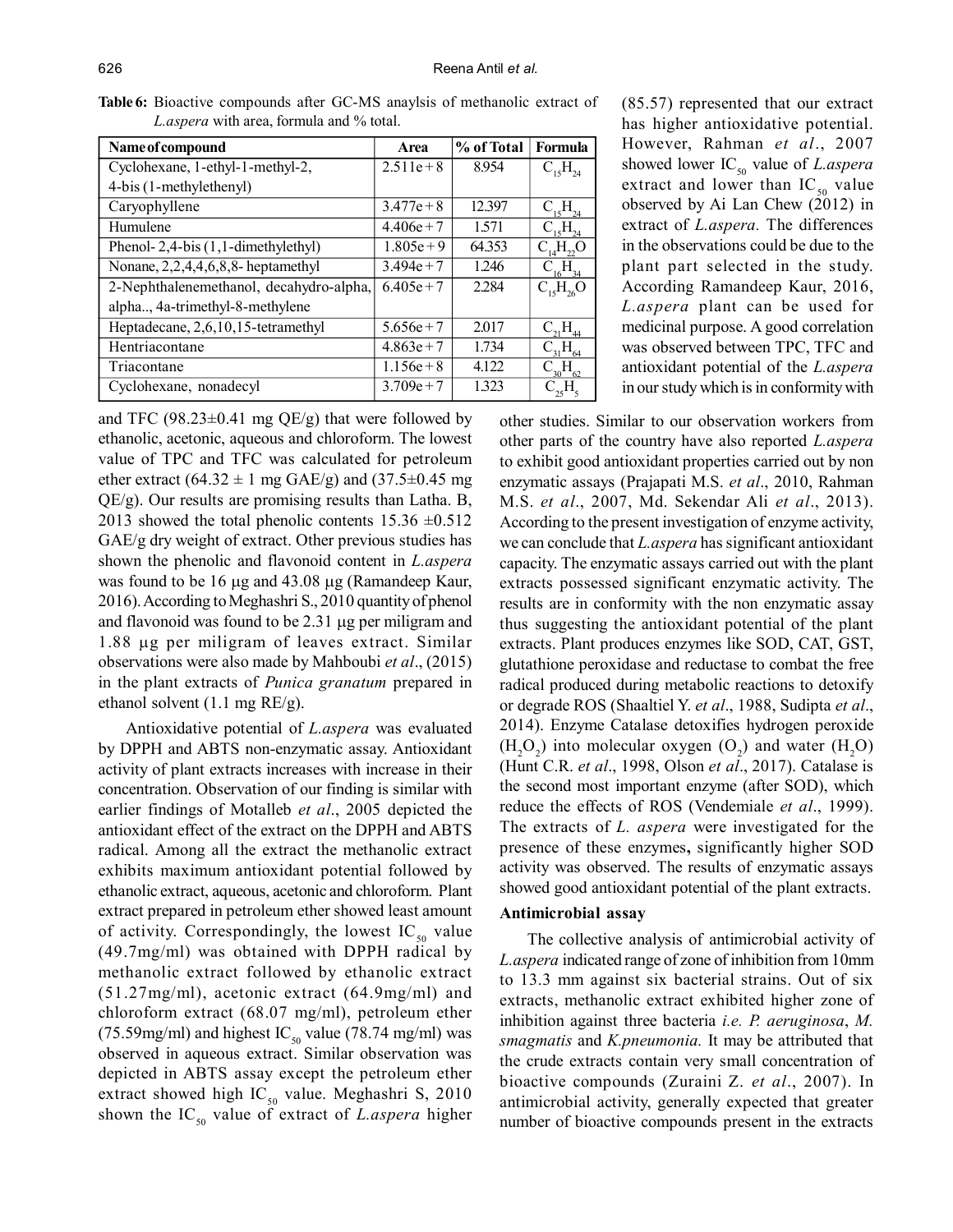would be effective against gram positive bacteria than gram negative (Joshi B. *et al*., 2011). In our study, the plant extract showed higher range of ZOI against gram negative bacteria as compared to gram positive. The activity against both kinds of bacteria indicated that extract is having more bioactive compounds (Srinivasan D. *et al*., 2001). Methanolic extract showed highest activity against *P.aeruginosa* (13.3±1.15) which is in conformity with the observations made by Atiarrahman *et al*., (2013). Mangathayaru. *et al*., (2005) reported that methanolic extract of *L.aspera* was effective against *S.aureus, E.coli, P.aeruginosa* which were similar to our study. However, Ai Lan Chew *et al.,* 2012, exhibited poor activity of methanolic extract of *L.aspera* against both gram negative and gram positive bacteria.

## **MIC**

In our results minimum inhibitory concentration 0.19µg/ml exhibited by methanolic extract against *M.smegmatis*, *P.aeruginosa*, *B.subtilis*, *S.aureus* indicated that methanolic extract have high antimicrobial activity. The plant extract of *Leucas inflate* also showed less MIC value (0.81 mg/mL) against *Bacillus subtilis* and *Staphylococcus aureus* (Mothana *et al*., 2017). According to Vagionas *et al*., (2007) the essential oil of *L. glabrata* has a strong antimicrobial activity against 2 Gram-positive and 4 Gram-negative bacteria (MIC values 0.45–1.14 mg/mL). Present study revealed that methanolic extract possesses strong antimicrobial activity against all three gram positive and gram negative bacteria.

## **Antifungal assay**

Extracts of *L.aspera* were not found to be effective against four fungal strains used in the study.

Generally expected that higher number of phytocompounds present in the plant extract, there will be high antimicrobial potential (Joshi B. *et al*., 2011). The activity of extracts of *L.aspera* is not so much affective against all four fungal strains although methanolic and ethanolic extract showed significant ZOI. It has been reported that fungal strains are more resistant to plant extracts due to presence of more complex cell wall, presence of some extracellular enzymes that metabolize some bioactive compounds of plants (Tortora *et al*., 2005, Yam *et al*., 1997, Nostro *et al*., 2000, Duarte *et al*., 2005).

# **FTIR**

The spectrum of FTIR was analyse for the functional group of the phyto-components present in the methanolic extract, depends on the peaks observed in infrared radiation region. From the spectral data, presence of C=O, C-H, C=O, C-O, C-C functional groups were identified,

that exhibited the presence of phenols, alcohols, amides, vinyl compound, ester, alkyl halide, unsaturated hydrocarbons, and carbonyl group. Earlier studies of *L. aspera*s howed the presence of flavonoids, phenolic contents, alkaloids, Saponins, Glycosides, carbohydrate and terpenoids etc. (Aanandan *et al*., 2012).

## **GC-MS analysis**

Phenolic compounds are the secondary metabolite which shows remarkable higher activity against microbial pathogens (Alasalvar *et al*., 2001, Acamovic and broker *et al*., 2005, Edreva *et al*., 2008). Previous studies have been reported that the role of phenolic compounds in antioxidative property, antiaging, anti-inflammatory and as anti-proferative agents (Shukitt-Hale B. *et al*., 2005, Moo-Huchin *et al*., 2015). So there may be possibilities that antimicrobial potential of *L. aspera* extracts is due to finding of phenolic compounds. A part from phenolic compound, Caryphyllene are also found in methanolic extract of *L. aspera.* It is natural sesquiterpenes having various biological activities such as antimicrobial, antioxidative, anti-inflammatory and especially it is anticarcinogenic and antianalegesic in nature (Klaudyna F. *et al*., 2016). Another compound, Humulene also possess antibacterial, antitumor and both kind of typical and systemic anti-inflammatory properties (Fernandes *et al*., 2017, Chaves *et al*., 2008). Interestingly, humulene was shown to increase secretion of IL-8 which is helpful in wound healing (Satsu *et al*., 2004). Hentriacontane, Triacontane and Heptadecane are the triterpene hydrocarbons which provide defence system to plant (Ananthakrishnan T.N. *et al*., 1991, Padmavathi C.H. *et al*., 1998).

#### **References**

- Acamovic, T. and J.D. Brooker (2005). Biochemistry of plant secondary metabolites and their effects in animals. *Proceedings of the Nutrition Society.*, **64(3):** 403-412.
- Aebi, H. (1984). 13 Catalase *in vitro*. In *Methods in enzymology.,* **105:** 121-126. Academic Press.
- Ahmad, I., Z. Mehmood and F. Mohammad (1998). Screening of some Indian medicinal plants for their antimicrobial properties. *Journal of ethnopharmacology.*, **62(2):** 183- 193.
- Ahmad, P., M. Sarwat and S. Sharma (2008). Reactive oxygen species, antioxidants and signaling in plants. *Journal of Plant Biology.*, **51(3):** 167-173.
- Aiyegoro, O. A., and A.I. Okoh (2010). Preliminary phytochemical screening and *in vitro* antioxidant activities of the aqueous extract of *Helichrysum longifolium* DC. *BMC complementary and alternative medicine.*, **10(1):** 21.

Akinmoladun, A.C., E.O. Ibukun, E. Afor, E.M. Obuotor and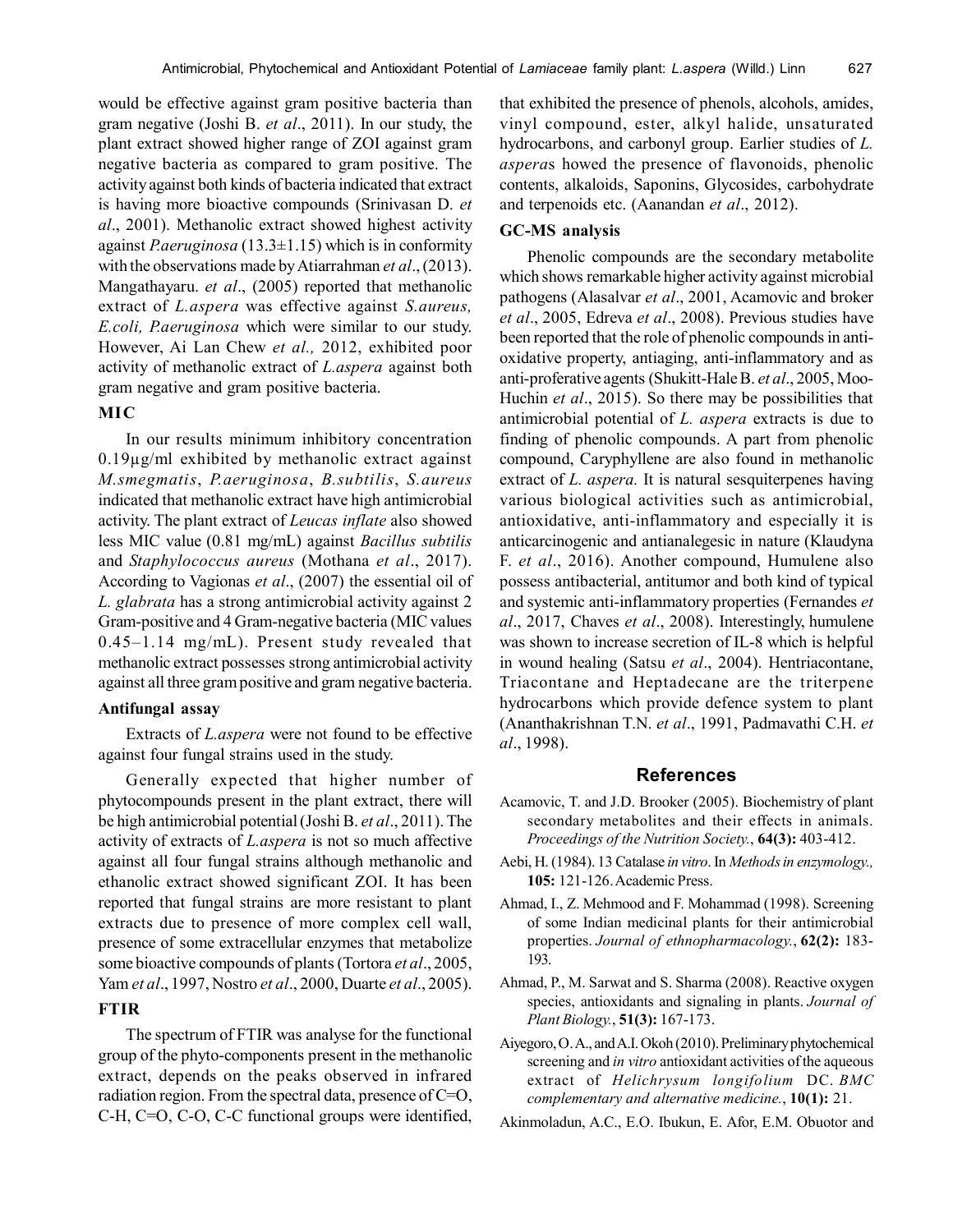E.O. Farombi (2007). Phytochemical constituent and antioxidant activity of extract from the leaves of *Ocimum gratissimum. Scientific Research and Essays.*, **2(5):** 163-166.

- Alasalvar, C., J.M. Grigor, D. Zhang, P.C. Quantick and F. Shahidi (2001). Comparison of volatiles, phenolics, sugars, antioxidant vitamins and sensory quality of different colored carrot varieties. *Journal of Agricultural and Food Chemistry.*, **49(3):** 1410-1416.
- Ali, M.S., M.A. Sayeed, M.M. Nabi and M.A.A. Rahman (2013). *In vitro* antioxidant and cytotoxic activities of methanol extract of *Leucas aspera* leaves. *Journal of Pharmacognosy and Phytochemistry.*, **2(1)**.
- Anandan, A., R. Eswaran, A. Doss, G. Sangeetha and S.P. Anand (2012). Chemical compounds investigation of *Lucas aspera* leaves-a potential folklore medicinal plant. *Asian Journal of Pharmaceutical and Clinical Research.*, **5(1):** 86-88.
- Ananthakrishnan, T.N., R. Senrayan S. Murugesan and R.S. Annadurai (1991). Kairomones of helio this armigera and corcyra cephalonica and their influence on the parasitic potential of *trichogramma chilonis* (Trichogrammatidae: hymenoptera). *Journal of biosciences.*, **16(3):** 111-119.
- Anhwange, B.A., B.A. Ikyenge, D.T. Nyiatagher and J.T. Ageh (2010). Chemical analysis of *Citrullus lanatus* (Thunb.), *Cucumeropsis mannii* (Naud.) and *Telfairia occidentalis* (Hook F.) seeds oils. *Journal of Applied Sciences Research.*, (March): 265-268.
- Bauer, A.W., W.M.M. Kirby, J.C. Sherris and M. Turck (1966). Antibiotic susceptibility testing by a standardized single disk method. *American journal of clinical pathology.,* **45(4):** 493-496.
- Benchaar, C., S. Calsamiglia A.V. Chaves, G.R. Fraser, D. Colombatto, T.A. McAllister and K.A. Beauchemin (2008). A review of plant-derived essential oils in ruminant nutrition and production. *Animal Feed Science and Technology.*, **145(1-4):** 209-228.
- Carr, F.J. (2017). Microbiology: A fundamental introduction.
- Chew, A. L., J.J.A. Jessica and S. Sasidharan (2012). Antioxidant and antibacterial activity of different parts of *Leucas aspera*. *Asian Pacific Journal of Tropical Biomedicine.,* **2(3):** 176-180.
- CLSI C (2015). Performance standards for antimicrobial susceptibility testing: 25th informational supplement. CLSI document M100-S25. Clinical and Laboratory Standards Institute.
- Cowan, M.M. (1999). Plant products as antimicrobial agents. *Clinical microbiology reviews.*, **12(4):** 564-582.
- De Freitas Fernandes, F. and E.D.P.S. Freitas (2007). Acaricidal activity of an oleoresinous extract from *Copaifera reticulata* (Leguminosae: Caesalpinioideae) against larvae of the southern cattle tick, *Rhipicephalus* (Boophilus) *microplus* (Acari: Ixodidae). *Veterinary Parasitology.,* **147(1-2):** 150-154.
- Duarte, M.C.T., G.M. Figueira, A. Sartoratto, V.L.G. Rehder and C. Delarmelina (2005). Anti-Candida activity of Brazilian medicinal plants. *Journal of ethnopharmacology.*, **97(2):** 305-311.
- Dutta, M.L. and S.C. Nath (1998). Etno-medico botany of the Deories of Assam, India. *Fitoterapia-milano.*, **69:** 147-154.
- Edeoga, H.O., D.E. Okwu and B.O. Mbaebie (2005). Phytochemical constituents of some Nigerian medicinal plants. *African journal of biotechnology.*, **4(7):** 685-688.
- Edeoga, H.O., D.E. Okwu and B.O. Mbaebie (2005). Phytochemical constituents of some Nigerian medicinal plants. *African journal of biotechnology.*, **4(7):** 685-688.
- Edreva, A., V. Velikova, T. Tsonev, S. Dagnon, A. Gürel, L. Akta and E. Gesheva (2008). Stress-protective role of secondary metabolites: diversity of functions and mechanisms. *Gen. Appl. Plant Physiol.*, **34(1-2):** 67-78.
- Evans W.C. (1997). Trease and Evans Pharmacognosy, Singapore: Hartcourt Brace and Company Asia Pvt.
- Fidyt, K., A. Fiedorowicz, L. Strzadala and A. Szumny (2016).  $\beta$ caryophyllene and  $\beta$  caryophyllene oxide-natural compounds of anticancer and analgesic proerties. *Cancer Medicine.,* **5(10):** 3007-3017.
- Giardino, I., A.K. Fard, D.L. Hatchell and M. Brownlee (1998). Aminoguanidine inhibits reactive oxygen species formation, lipid peroxidation and oxidant-induced apoptosis. *Diabetes.*, **47(7):** 1114-1120.
- Gopi, K., K. Renu and G. Jayaraman (2014). Inhibition of Naja naja venom enzymes by the methanolic extract of *Leucas aspera* and its chemical profile by GC–MS. *Toxicology reports.*, **1:** 667-673.
- Greathead, W. (2003). Extraction and antimicrobial effect of Thai herbs and spices extracts. *J. Agri. Food Chem.*, **43:** 361-371.
- Habig, W.H., M.J. Pabst and W.B. Jakoby (1974). Glutathione S-transferases the first enzymatic step in mercapturic acid formation. *Journal of biological Chemistry.*, **249(22):** 7130-7139.
- Harborne, A.J. (1998). *Phytochemical methods a guide to modern techniques of plant analysis*. springer science & business media.
- Hunt, C.R., J.E. Sim, S.J. Sullivan, T. Featherstone, W. Golden, C. Von Kapp-Herr and D.R. Spitz (1998). Genomic instability and catalase gene amplification induced by chronic exposure to oxidative stress. *Cancer research.*, **58(17):** 3986-3992.
- Joshi, B., G.P. Sah, B.B. Basnet, M.R. Bhatt, D. Sharma, K. Subedi and R. Malla (2011). Phytochemical extraction and antimicrobial properties of different medicinal plants: *Ocimum sanctum* (Tulsi), *Eugenia caryophyllata* (Clove), *Achyranthes bidentata* (Datiwan) and *Azadirachta indica* (Neem). *Journal of Microbiology and Antimicrobials.*, **3(1):** 1-7.
- Kannappa Reddy, M., S. Viswanathan, P. Thirugnanasambantham and L. Kameswaran (1993). Analgesic activity of *Leucas*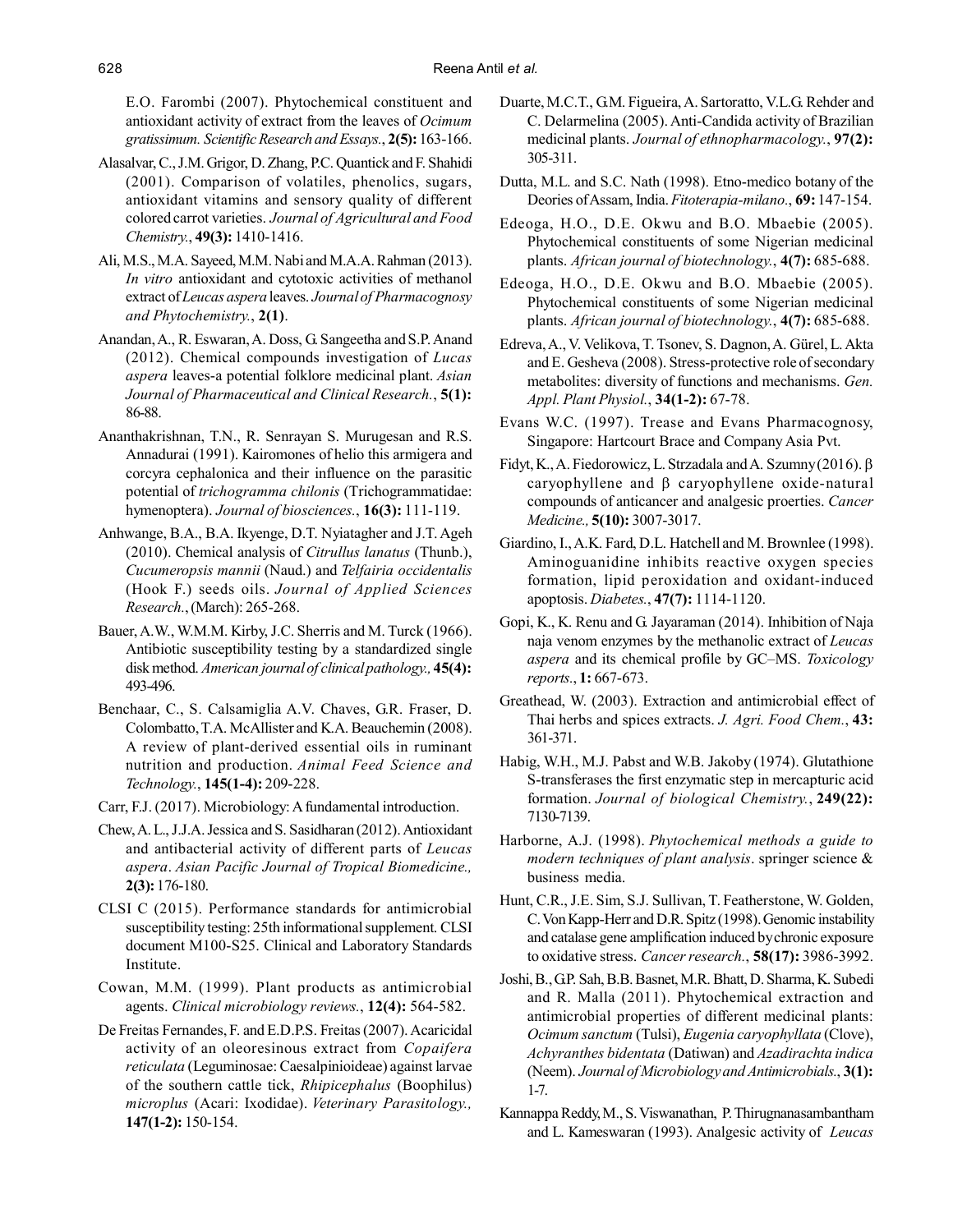*aspera*. *Fitoterapia-milano.*, **64:** 151-151.

- Kaur, R. and N. Kumar (2016). Phytochemical composition and *in vitro* antioxidant activity of *Leucas aspera* leaves. *Research J. of Pharmacy and Technology.*, **9(12):** 2217.
- Khandelwal, K.R. (2008). Preliminary phytochemical screening. *Practical Pharmacognosy Techniques and Experiments.*, **8:** 149-156.
- Krinsky, N.I. (2001). Carotenoids as antioxidants. *Nutrition.*, **17(10):** 815-817.
- Kumar, G.S., K.N. Jayaveera, C.K. Kumar, U.P. Sanjay, B.M. Swamy and D.V. Kumar (2007). Antimicrobial effects of Indian medicinal plants against acne-inducing bacteria. *Tropical Journal of Pharmaceutical Research.,* **6(2):** 717-723.
- Latha, B., Y. Rumaisa, C.K. Soumya, S. Shahul and N. Sadhiya (2013). Phytochemical studies on Leucas aspera. *J. Chem. Pharm. Res.*, **5(4):** 222-228.
- Mahboubi, A., J. Asgarpanah, P.N. Sadaghiyani and M. Faizi (2015). Total phenolic and flavonoid content and antibacterial activity of *Punica granatum* L. var. pleniflora flowers (Golnar) against bacterial strains causing food borne diseases. *BMC complementary and alternative medicine.*, **15(1):** 366.
- Mangathayaru, K., J. Lakshmikant, N.S. Sundar, R.G.X.F. Swapna, X.F. Grace and J. Vasantha (2005). Antimicrobial activity of *Leucas aspera* flowers. *Fitoterapia.*, **76(7-8):** 752-754.
- Meghashri, S., H.V. Kumar and S. Gopal (2010). Antioxidant properties of a novel flavonoid from leaves of *Leucas aspera*. *Food chemistry.*, **122(1):** 105-110.
- Mensor, L.L., F.S. Menezes, G.G. Leitão, A.S. Reis, T.C.D. Santos, C.S. Coube and S.G. Leitão (2001). Screening of Brazilian plant extracts for antioxidant activity by the use of DPPH free radical method. *Phytotherapy research.*, **15(2):** 127-130.
- Misra, H.P. and I. Fridovich (1972). The role of superoxide anion in the autoxidation of epinephrine and a simple assay for superoxide dismutase. *Journal of Biological chemistry.,* **247(10):** 3170-3175.
- Moo-Huchin, V.M., M.I. Moo-Huchin, R.J. Estrada-León, L. Cuevas-Glory, I.A. Estrada-Mota, E. Ortiz-Vázquez and E. Sauri-Duch (2015). Antioxidant compounds, antioxidant activity and phenolic content in peel from three tropical fruits from Yucatan, Mexico. *Food chemistry.*, **166:** 17-22.
- Motalleb, G., P. Hanachi, O. Fauziah and R. Asmah (2008). Effect of Berberis vulgaris fruit extract on alpha-fetoprotein gene expression and chemical carcinogen metabolizing enzymes activities in hepato carcinogenesis rats. *Iran J. Cancer Prev.*, **1:** 33-44.
- Mothana, R.A., F.A. Nasr, J.M. Khaled, M. AL-Zharani, O.M. Noman, N. Abutaha and M. Kurkcuoglu (2019). Analysis of Chemical Composition and Assessment of Cytotoxic, Antimicrobial, and Antioxidant Activities of the Essential Oil of *Meriandra dianthera* Growing in Saudi Arabia.

*Molecules.*, **24(14):** 2647.

- Nair, R. and S. Chanda (2006). Activity of some medicinal plants against certain pathogenic bacterial strains. *Indian Journal of Pharmacology.*, **38(2):** 142.
- Nascimento, G.G., J. Locatelli, P.C. Freitas and G.L. Silva (2000). Antibacterial activity of plant extracts and phytochemicals on antibiotic-resistant bacteria. *Brazilian journal of microbiology.*, **31(4):** 247-256.
- Nawaz, A.H.M.M., M. Hossain, M. Karim, M. Khan, R. Jahan and M. Rahmatullah (2009). An ethnobotanical survey of Jessore district in Khulna division, Bangladesh. *American-Eurasian Journal of Sustainable Agriculture.*, **3(2):** 238- 243.
- Nostro, A., M.P. Germano, V. D'angelo, A. Marino and M.A. Cannatelli (2000). Extraction methods and bioautography for evaluation of medicinal plant antimicrobial activity. *Letters in applied microbiology.*, **30(5):** 379-384.
- Olson, K.R., Y. Gao, E.R. DeLeon, M. Arif, F. Arif, N. Arora and K.D. Straub (2017). Catalase as a sulfide-sulfur oxidoreductase: an ancient (and modern?) regulator of reactive sulfur species (RSS). *Redox biology.*, **12:** 325-339.
- Onwukaeme, D.N., T.B. Ikuegbvweha and C.C. Asonye (2007). Evaluation of phytochemical constituents, antibacterial activities and effect of exudate of *Pycanthus angolensis* weld warb (Myristicaceae) on corneal ulcers in rabbits. *Tropical J. of Pharmaceutical Research.*, **6(2):** 725-730.
- Padmavathi, C. and A.V.N. Paul (1998). Saturated hydrocarbons as kairomonal source for the egg parasitoid, *Trichogramma chilonis Ishii* (Hym., Trichogrammatidae). *Journal of Applied Entomology.*, **122(15):** 29-32.
- Parekh, J. and S. Chanda (2007). Antibacterial and phytochemical studies on twelve species of Indian medicinal plants. *African Journal of Biomedical Research.*, **10(2)**.
- Parekh, J. and S. Chanda (2007). *In vitro* antimicrobial activity and phytochemical analysis of some Indian medicinal plants. *Turkish Journal of Biology.*, **31(1):** 53-58.
- Prajapati, M.S., J.B. Patel, K. Modi and M.B. Shah (2010). *Leucas aspera:* A review. *Pharmacognosy reviews.*, **4(7):** 85.
- Rahman, M.S., S.K. Sadhu and C.M. Hasan (2007). Preliminary antinociceptive, antioxidant and cytotoxic activities of *Leucas aspera* root. *Fitoterapia.*, **78(7-8):** 552-555.
- Rai, V., M. Agarwal, A.K. Agnihotri, S. Khatoon, A.K.S. Rawat and S. Mehrotra (2005). Pharmacognostical Evaluation of Leucas aspera Link. *Natural product sciences.*, **11(2):** 109- 114.
- Sadhu, S.K., E. Okuyama, H. Fujimoto and M. Ishibashi (2003). Separation of *Leucas aspera*, a medicinal plant of Bangladesh, guided by prostaglandin inhibitory and antioxidant activities. *Chemical and pharmaceutical bulletin.*, **51(5):** 595-598.
- Sarkar, M., D.V. Reneer and J.A. Carlyon (2007). Sialyl-Lewis xindependent infection of human myeloid cells by